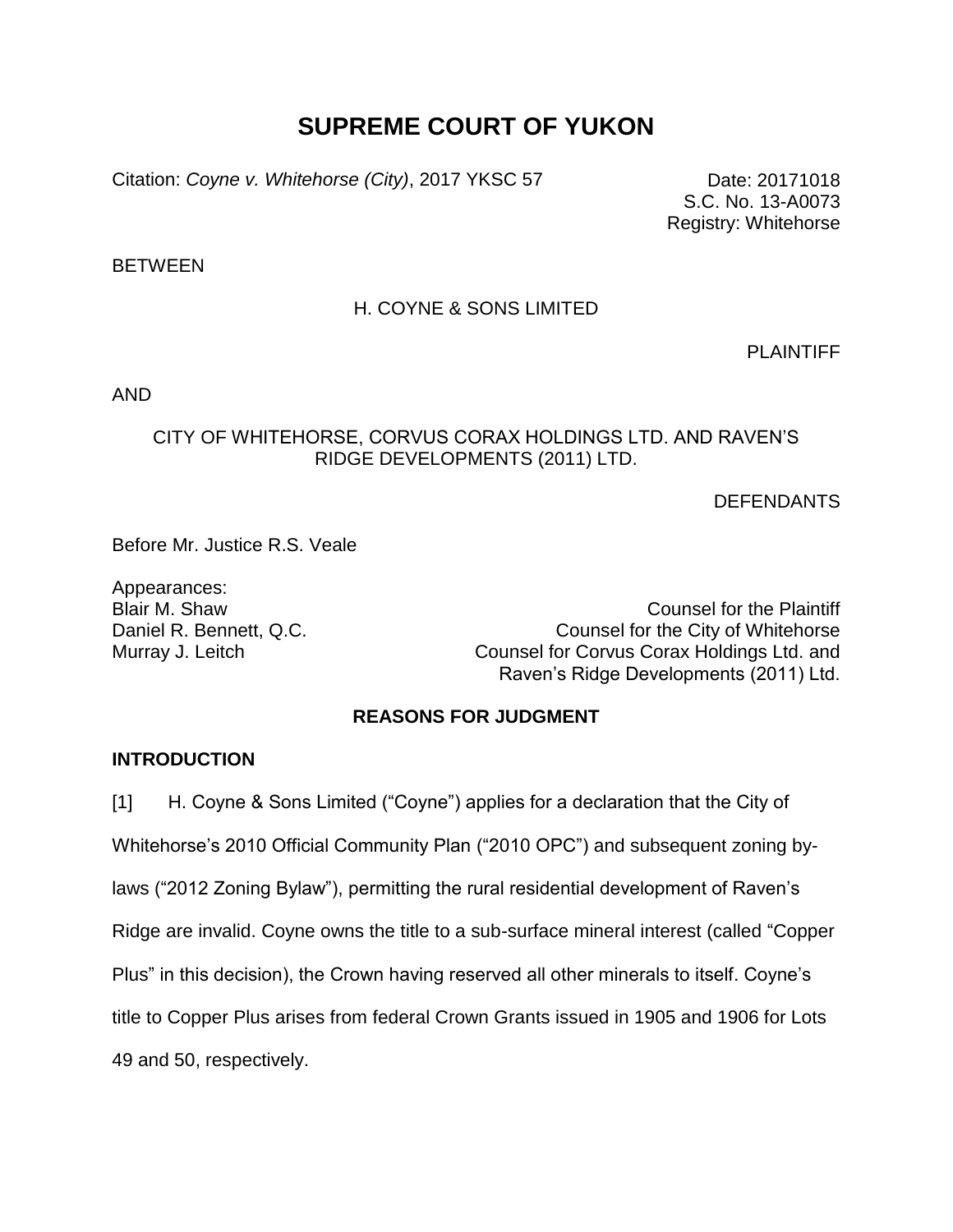[2] The original Crown Grants included surface and sub-surface rights but the surface rights were severed in 1992. Part of the surface area, now named Lot 1280, was subsequently transferred to Raven's Ridge Developments (2011) Ltd. ("Raven's Ridge") in 2011. The Crown Grants, originally outside the City of Whitehorse (the "City") boundaries, came within the City boundaries on June 1, 1971.

[3] The City submits that it has the right to plan and zone Lot 1280 and also claims that this action is beyond the limitation period for bringing a claim.

[4] Coyne applies for a second set of declarations against Raven's Ridge claiming that Coyne has a right of access to the surface of Lot 1280 in priority to the surface title of Raven's Ridge to Lot 1280.

[5] Raven's Ridge has completed a rural residential neighbourhood subdivision and lot owners have constructed residences. Lot 1280 and the sub-surface Lots 49 and 50 are beside the residential development and have roads and subdivided lots but they have not been sold to third parties. Coyne has conducted some preliminary exploration work but Raven's Ridge terminated Coyne's access with the commencement of this court action.

[6] I dismiss the claim for a declaration against Corvus Corax Holding Ltd., as it no longer has an interest in Lots 49 and 50.

[7] This application is brought by way of summary trial under Rule 19 based upon affidavits, an agreed statement of facts, and a joint book of documents, subject to agreed terms and conditions that are not necessary to set out.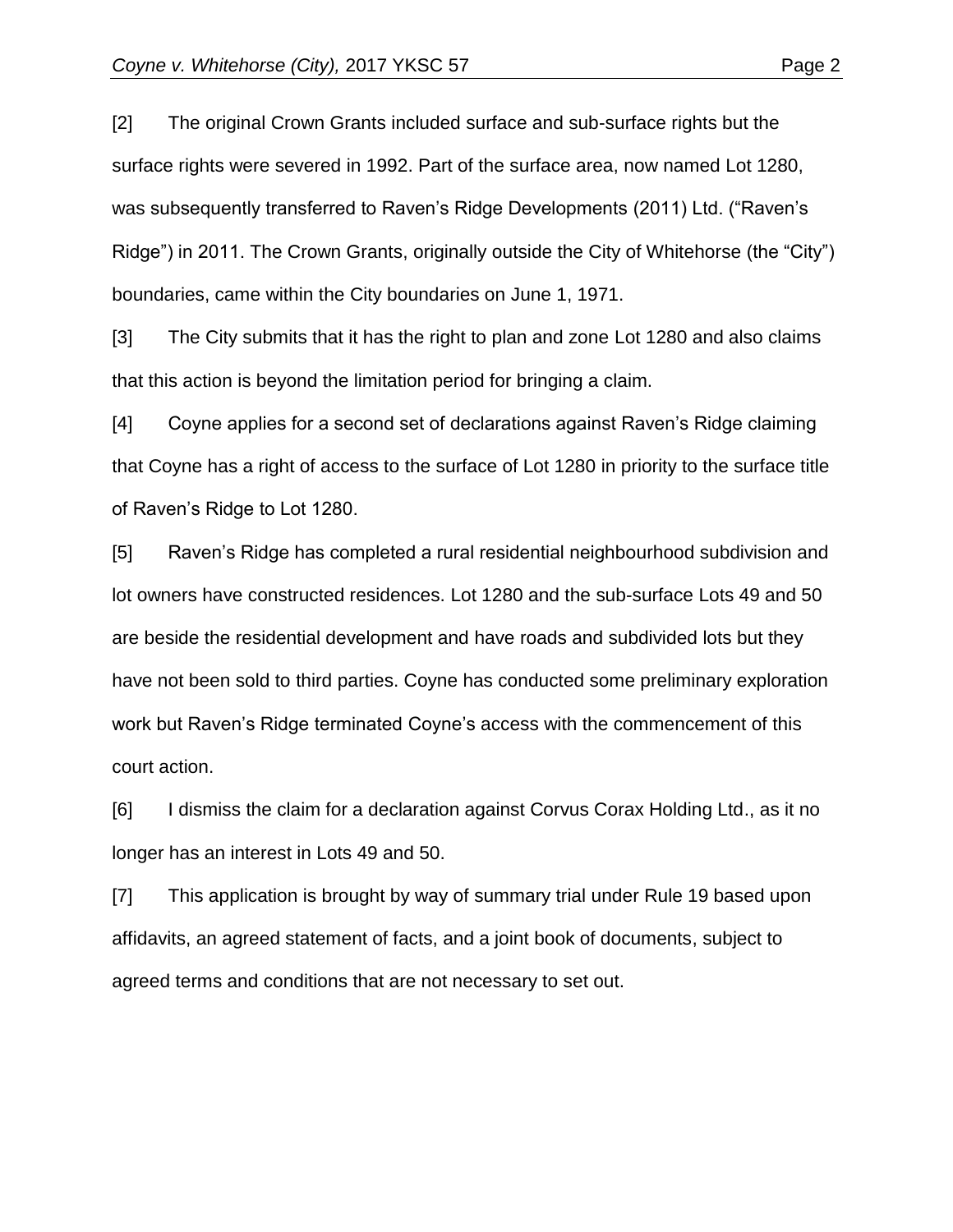#### **BACKGROUND**

#### **The Crown Grant of Copper Plus**

[8] The *Yukon Act*, S.C. 1898, c. 6 carved the Yukon Territory out of the Northwest Territories during the Klondike Gold Rush. Jurisdiction over lands and resources remained with the federal Crown, and the *Dominion Lands Act*, S.C. 1886, c. 54, governed the transfer of land. Pursuant to s. 47, terms and conditions for grants of mining and mining lands were not addressed specifically in the *Dominion Lands Act* but were governed by the *Quartz Mining Regulations,* the relevant version of which was dated March 21, 1898 ("the 1898 *QMR*").

[9] The 1898 *QMR* created mining claims which were deemed to be a chattel interest of one-year duration, subject to annual renewal by payment of a fee or mining work of a certain value. The 1898 *QMR* also contemplated Crown Grants which gave the holder title to the sub-surface mineral interest as well as the surface right. The Crown Grant regime was attractive to a miner intending to mine in the long term as it gave permanent title to the claim without the annual renewal requirement.

[10] The 1898 *QMR* permitted a Crown Grant to be transferred in the same way as real estate. It is not necessary to set out the complete line of title for Lots 49 and 50. I will begin with the history of the Crown Grants and move to the severance of the surface and sub-surface of the Copper Plus title.

[11] The original Crown Grants were fee simple interests in Lots 49 and 50, including the surface and sub-surface copper minerals. The Crown Grants also reserved the Crown's right of access to other minerals as follows:

> … and excepting and reserving [to the Crown] also all mines and minerals excepting copper or other minerals that are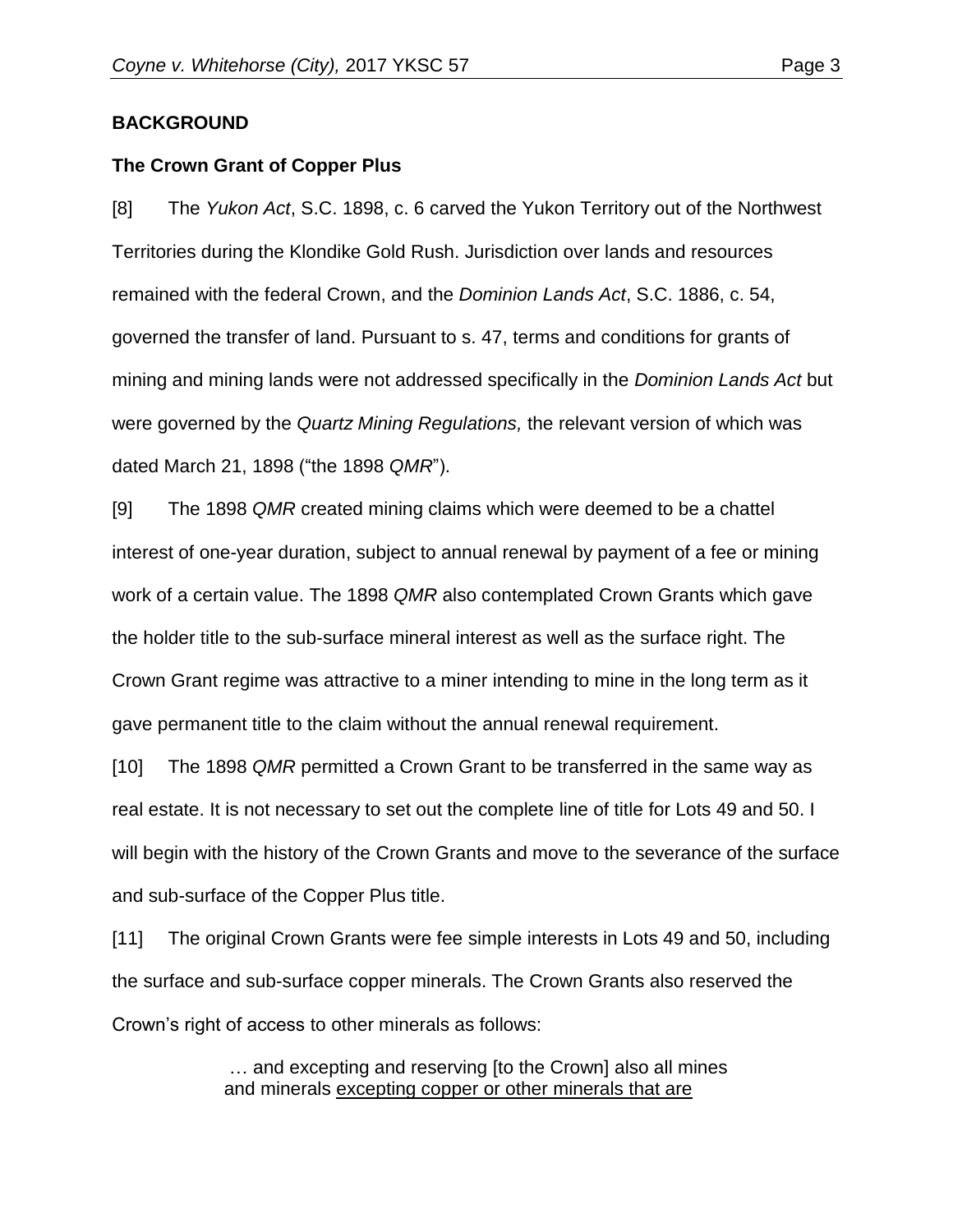combined or mixed with copper or copper ore which may be found to exist within, upon or under such lands together with full power to work the same, and for this purpose to enter upon and use and occupy the said lands or so much thereof and to such an extent as may be necessary for the effectual working of the said minerals or the mines, pits, seams and veins containing the same, … (my emphasis)

[12] Canada granted the surface and sub-surface Copper Plus title for Lots 49 and 50 to two third parties on July 31, 1905, and March 19, 1906, respectively. The payment required was \$500 for each claim.

[13] Hudson Bay Mining and Smelting Co., Limited ("Hudson Bay") ultimately

acquired title to both lots by way of amalgamation with Whitehorse Copper Mines Ltd.

on December 3, 1979. Hudson Bay severed the Crown Grants for Lots 49 and 50 by a

transfer of the surface right to the land dated January 31, 1992, to the Yukon Electrical

Company Limited ("Yukon Electrical"). Hudson Bay retained the Copper Plus mineral

right until it transferred on December 8, 1998 to Coyne. Raven's Ridge purchased an

option for the surface rights to Lot 1280 in June 2004 and title was transferred to

Raven's Ridge on April 22, 2013.

[14] Coyne states that he has conducted over \$2 million worth of exploration work on a number of claims in this area and \$360,000 on these specific claims in 2012 and 2013.

#### **The Evolution of Yukon** *Quartz Mining Legislation*

[15] The most comprehensive text on Canadian mining law is Barry J. Barton's *Canadian Law of Mining* (Calgary: Canadian Institute of Resources Law, 1993). Chapter 5, entitled "Evolution of Mining Legislation", is instructive in this case. The following is a short summary of the key points with updates on more recent legislation: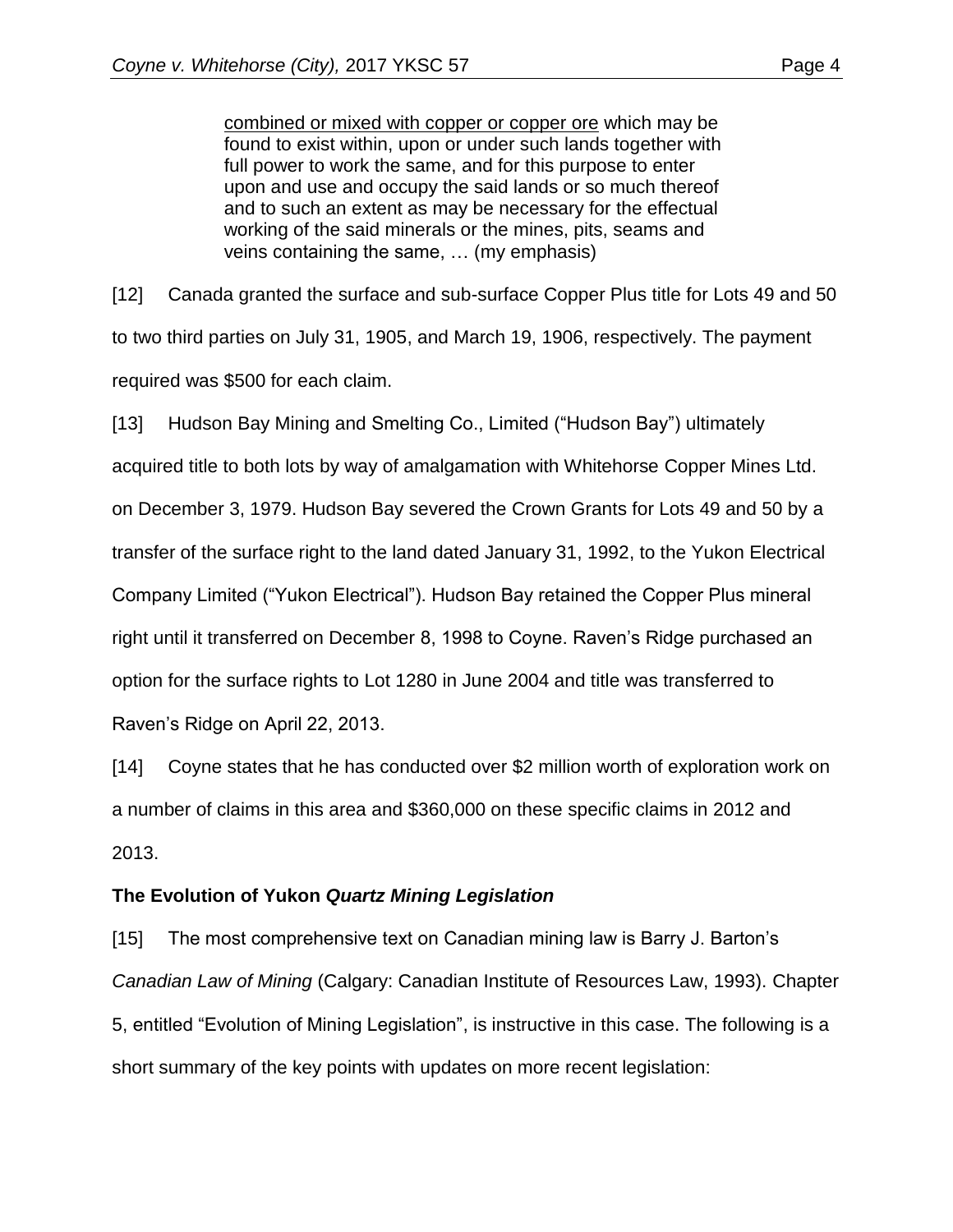- 1. The Crown Grant of a mineral claim was an important feature of early legislation and remains significant as the origin of many private holdings of mineral rights.
- 2. The 1898 *QMR* were made under the *Dominion Lands Act* and applied to the Yukon, Northwest Territories and Manitoba. The 1898 *QMR* were essentially a copy of the British Columbia *Mineral Act*, S.B.C. 1896, c. 34, revised in *Mineral Act,* R.S.B.C. 1896, c. 135.
- 3. The 1898 *QMR* were re-enacted as the *Yukon Quartz Mining Act*, S.C. 1924, c. 74 ("the 1924 *Act").* Section 94 of the 1924 *Act* removed the right to obtain a Crown Grant of a mineral claim, substituting the right to obtain a renewable lease for 21 years (s. 94).
- 4. Section 121 of the 1924 *Act* stated that nothing in the 1924 *Act* should be construed so as to prejudicially affect any mining rights and interests acquired prior to July 19, 1924 "save where such intention is expressly stated."
- 5. The *Yukon Quartz Mining Act*, R.S.C. 1985, c. Y-4, contained similar wording to s. 121 in s. 129. As pointed out by Professor Barton (p. 147), the 1924 *Act*, as of 1993, held the honour of being the least-amended mining legislation in Canada.
- 6. That dubious honour has been forfeited by the passage of the *Yukon Environmental and Socio-economic Assessment Act*, S.C. 2003, c. 7 (*"YESAA*") and the *Quartz Mining Act*, S.Y. 2003 c. 14 (the" 2003 *Act*").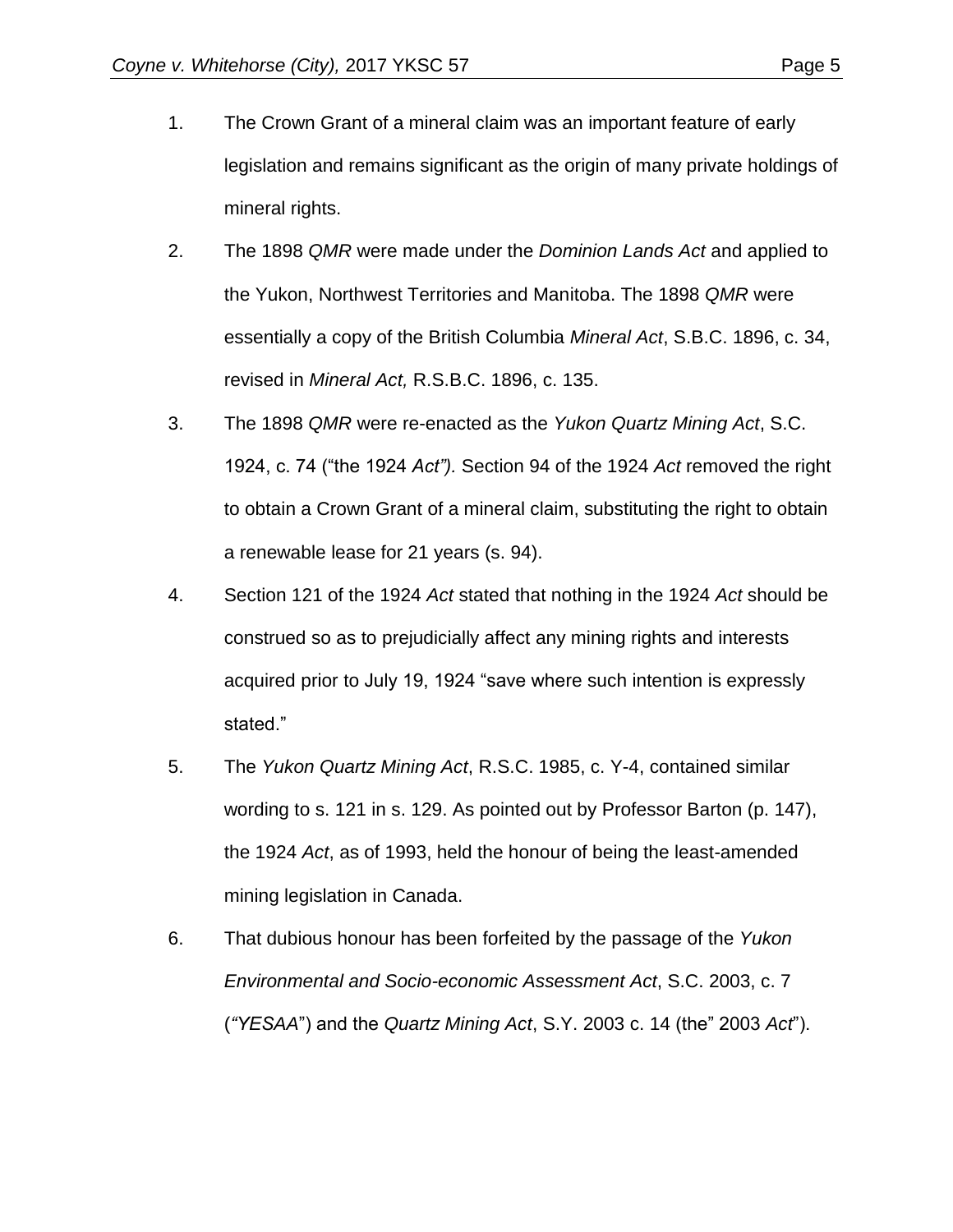Section 154 of the 2003 *Act* continues the existing rights and duties accrued and accruing under the 1924 *Act.*

[16] Counsel for Coyne claims that Crown Grants are not subject to the *Quartz Mining* 

*Acts*. At this point, I should say that the 1924 *Act*, the 2003 *Act* and *YESAA* apply to

Crown Grants by virtue of the transition provisions cited above. It is abundantly clear in

the 2003 *Act* that the section defining mineral claims includes Crown Grants.

Nevertheless, the common law certainly assists in determining the right of access and

the requirement to ensure surface support.

[17] I also note that both the 1924 *Act* (s. 14) and the 2003 *Act* (ss. 16 and 17) have

similar wording to s. 10 of the 1898 *QMR,* requiring security and compensation where a

person enters land owned or lawfully occupied by another for mining purposes. Sections

16 and 17 of the 2003 *Act* read as follows:

#### **Security**

**16**(1) No person shall enter on for mining purposes or shall mine on lands owned or lawfully occupied by another person until adequate security has been given, to the satisfaction of a mining recorder, for any loss or damage that may be thereby caused.

 (2) any dispute respecting a decision of the mining recorder under subsection (1) as to the security to be given shall be heard and determined by the Yukon Surface Rights Board in accordance with the *Yukon Surface Rights Board Act*  (Canada) on application by the person who is to give the security or the owner or lawful occupant of the lands.

#### **Compensation**

**17** Persons locating, prospecting, entering on for mining purposes or mining on lands owned or lawfully occupied by another person shall make full compensation to the owner or occupant of the lands for any loss or damage so caused, which compensation, in case of dispute, shall be determined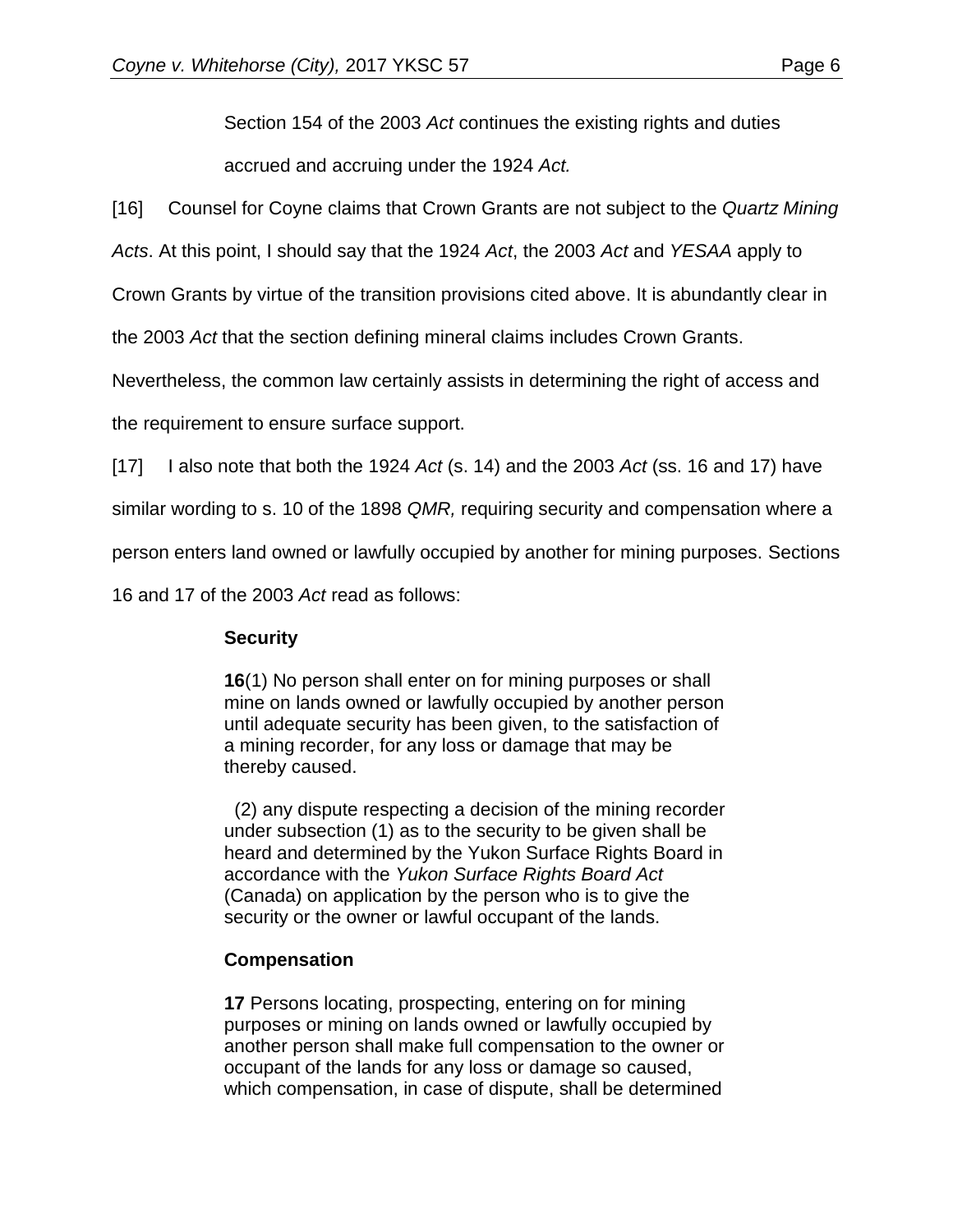by the Yukon Surface Rights Board in accordance with the *Yukon Surface Rights Board Act* (Canada).

[18] Typically, before the owner of a mining claim can actually mine, there must be a recommendation from the Yukon Environmental and Socio-economic Assessment Board ("YESAB") for the construction, operation, modification, decommission or abandonment of the mine which must also be approved by the government. *YESAA*  was passed in May 2003 as part of the Umbrella Final Agreement signed on May 29, 1993, by Yukon First Nations, Canada and Yukon.

[19] The miner must subsequently obtain a licence under the 2003 *Act*, followed by a water licence from the Yukon Water Board.

[20] However, it is my understanding that no approvals are required for Class 1 activities, which are the only exploration activities that have been undertaken by Coyne to date.

[21] Coyne has not proceeded to Class 2, 3 or 4 activities, as it is still in the exploration stage. Raven's Ridge permitted access for a drilling and exploration program in 2012 and 2013. The two claims are part of the extensive Whitehorse Copperbelt and Coyne believes they present a viable mining prospect of significant value. It is common knowledge that Whitehorse Copper operated a mine within the City of Whitehorse boundaries for 84 years, closing the mine on December 31, 1982.

[22] I note that the City requires applications from Coyne to amend its 2010 OCP and the 2012 Zoning Bylaw to permit mining. But that is dependent on whether the OCP and Zoning Bylaw are valid with respect to Coyne's Copper Plus mineral interest.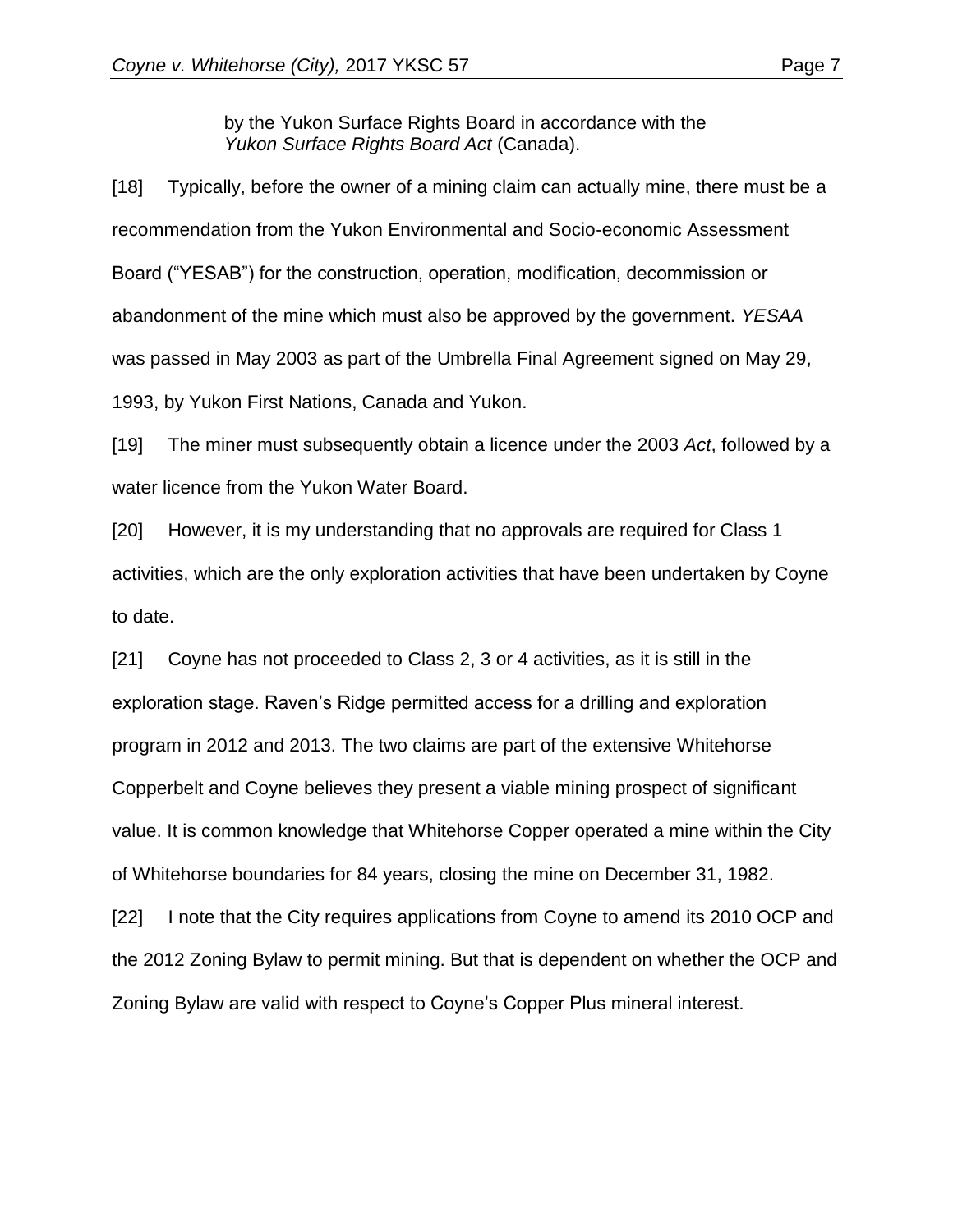[23] Coyne commenced this action when the City approved the Raven's Ridge

development and the construction of a sub-division and Raven's Ridge denied access

to Coyne for Class 1 exploration activities.

## **ANALYSIS**

[24] I will follow the order of the five declarations applied for by Coyne, filed as

Exhibit 2, which first address the dispute between the private parties, Coyne and

Raven's Ridge, followed by a consideration of the City's rights. The order in which the

five declarations are considered does not indicate any priority but is simply a convenient

order as presented by counsel for Coyne.

## **Declaration #1:**

**That Coyne is the owner of the right, title and interest in and to:**

- **(i) the copper or other minerals that are combined or mixed with copper or copper ore ("Copper Plus"):**
	- **A. which may be found to exist within, upon or under those lands formerly and now further subdivided parcels on Lot 1280 bearing certificates of title 2013Y0820 to 2013Y0838 for Lots 20 to 38, Raven's Ridge Subdivision, Whitehorse, Yukon, Plan 2013-0080, and certificate of title YR0319 for Road, Raven's Ridge Subdivision, Whitehorse, Yukon, Plan 2013-0080 (the "Further Subdivided Parcels'), and**
	- **B. that are registered in the Yukon Land Registration District Land Titles Office as the Carlisle mineral claim Lot 49, Portion 1, Group 5, Plan 9540 and the Tamarac mineral claim Lot 50, Portion 1, Group 804, Plan 9540;**

## **("Coyne's Mineral Rights")**

[25] As counsel for Raven's Ridge concedes that Coyne owns the Copper Plus sub-

surface interest in Lots 49 and 50, I grant declaration #1 and declare that Coyne is the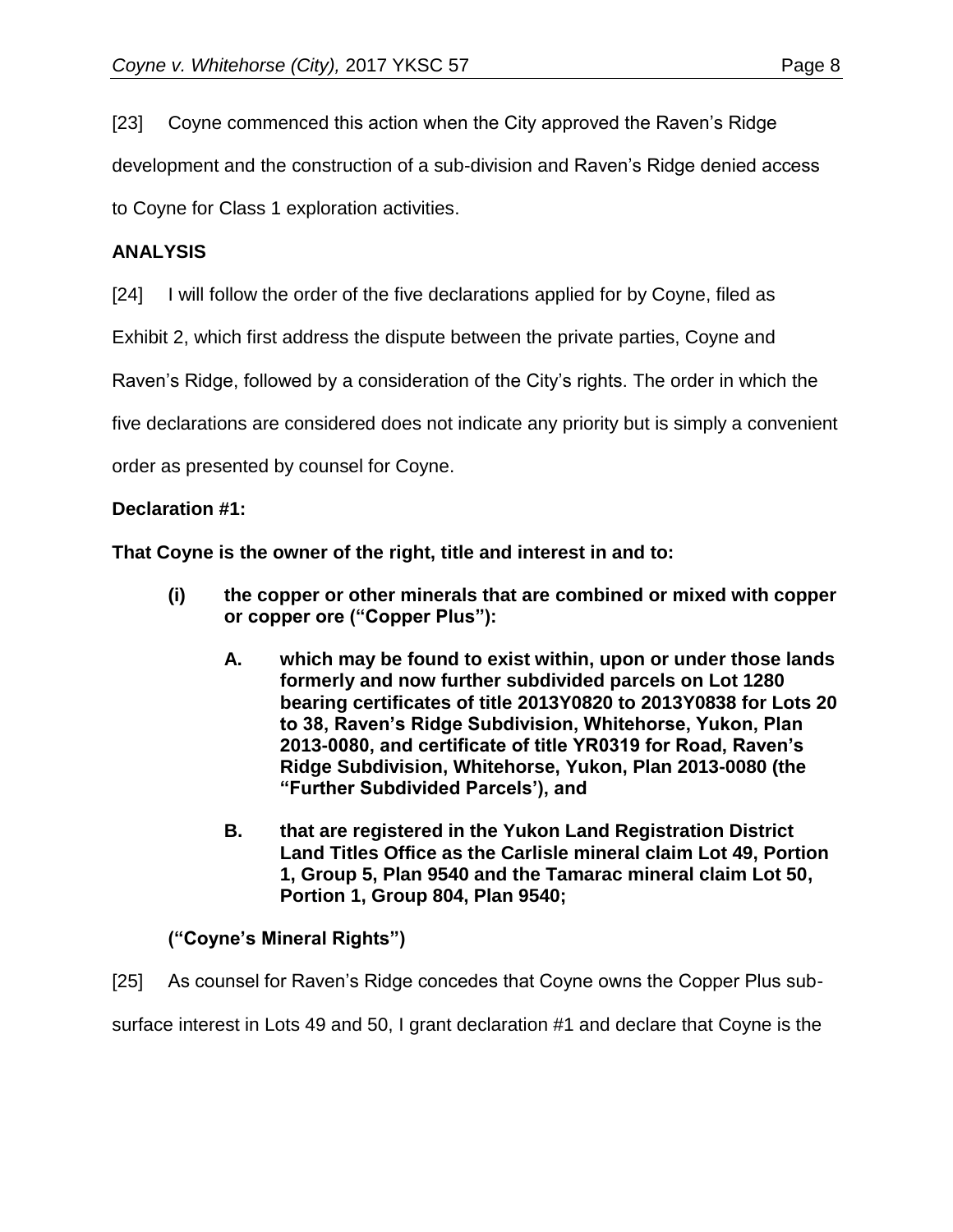owner of the right, title and interest in and to Copper Plus which were known as the

Carlisle Copper Mineral claim Lot 49 and the Tamarac Copper Mineral claim Lot 50.

#### **Declaration #2:**

**Coyne's Mineral Rights on or under former Lot 1280 now the Further Subdivided Parcels includes an ancillary and necessarily implied right for Coyne to, at its own risk, enter on, use and occupy the surface of Lot 1280 and the Further Subdivided Parcels to work, mine, extract and carry away the Copper Plus by all reasonable means provided that in exercising such right, Coyne does not cause a permanent loss of surface support, destruction to the surface or destroy the road constructed thereon.**

[26] There are two distinct issues to address. The first is whether Coyne has a right of access to enter and occupy the surface of Raven's Ridge land to explore and mine. I note that Coyne originally applied for a declaration that Raven's Ridge's rights were subject to Coyne's, or, put another way, that Coyne's mining right was in priority to Raven's Ridge's rights to Lot 1280. Declaration #2 does not contain the words "priority" or "subject to".

[27] The second issue, assuming that there is an ancillary right of access, is what conditions must be met in exercising that right, which includes the common law right of support.

## **Coyne's Right of Access**

[28] Counsel for Raven's Ridge submits that the severance of the surface and subsurface rights effectively terminated Coyne's right of access because there is no statutory or implied right of access and the transfer agreement between Hudson Bay and Raven's Ridge did not include an express right of access, although it did contain an acknowledgment that there was a sub-surface mineral title retained by a third party.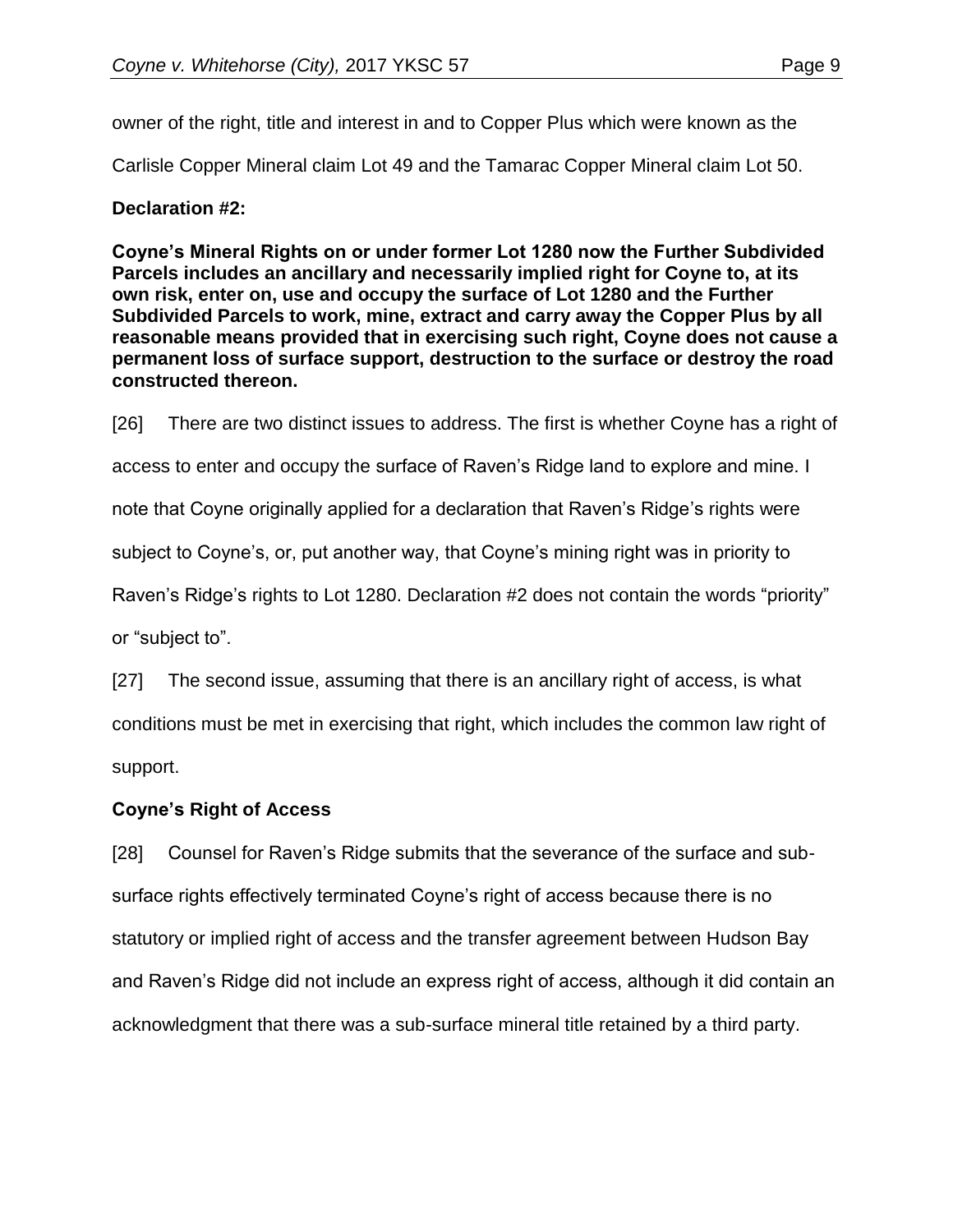[29] Counsel for Raven's Ridge submits that *M.J.B. Enterprises Ltd. v. Defence Construction (1951) Ltd.*, [1999] 1 S.C.R. 619 ("*M.J.B.*"), applies to the interpretation of the Hudson Bay transfer agreement and supports the argument that there is no implied right of access.

[30] Counsel for Coyne submits that there is a common law right of access for the holder of a mineral right that does not require an express right of access to be reflected in a transfer agreement.

[31] I have concluded that there is a common law right of access to the surface for the holder of the sub-surface mineral and that such a right can also be inferred from the 1898 *QMR* provisions under which the Crown Grant was created. In my view, *M.J.B.* is not an appropriate case to determine the dispute between Coyne and Raven's Ridge. *M.J.B.* stands for the principle, at para. 27, that terms may be implied in a contract:

- 1. based on custom or usage;
- 2. as the legal incidents of a particular class or kind of contract; or
- 3. based on the presumed intention of the parties where the implied term must be necessary "to give business efficacy to a contract or as otherwise meeting the officious bystander test as a term which the parties would say, if questioned, that they had obviously assumed."

[32] The precise issue in *M.J.B.* was whether the inclusion of a clause in tender documents that the lowest or any tender would not necessarily be accepted would allow the party issuing the tender to disregard the lowest bid in favour of any other tender, including a non-compliant one.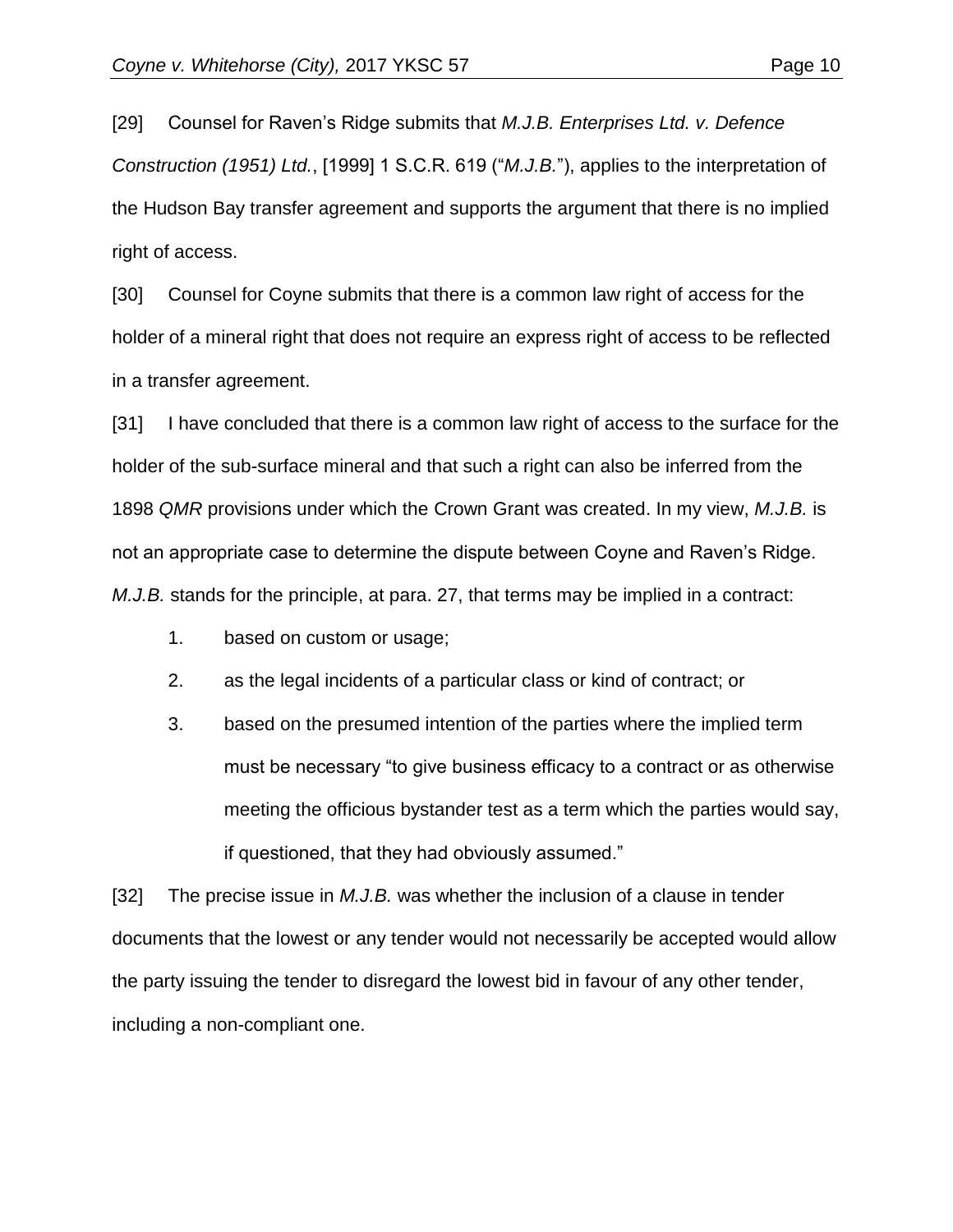[33] In *M.J.B.,* all parties had an opportunity to testify at trial on the issue of presumed intention in the third situation. In the case at bar, Hudson Bay is not a party and Coyne and Raven's Ridge have not sworn affidavits on that factor.

[34] In the event that *M.J.B.* does apply, I would rely on the custom or usage, or the legal incidents of mining agreements to imply the right of access for Coyne.

[35] The common law right of access has considerable case law support.

[36] In *Borys v. Canadian Pacific Railway Co*., [1953] UKPC 2 ("*Borys*"), the Judicial

Committee of the Privy Council addressed a dispute between two private parties with

interests in land; the surface owner and the owner of petroleum within, upon or under

the lands. There was no express provision about the right to work the land to extract

petroleum. The Court stated the following:

35 In their Lordships' opinion the absence of a clause giving a right to work does not abrogate or limit the powers of the respondents. Inherently the reservation of a substance, which is of no advantage unless a right to work it is added, makes the reservation useless unless that right follows the grant. The true view is that such a reservation necessarily implies the existence of power to recover it and of the right of working. … (my emphasis)

[37] Barton's *Canadian Law of Mining* directly addresses surface use questions with

the absence of express powers of working at p. 55:

However, surface use questions must often be decided in the absence of express powers of working. The instrument of severance may make insufficient provision for working, it may contemplate obsolete methods of working, or it may not mention working powers at all. The general principle of the rights of the mineral owner was stated by Lord Porter in *Borys v. C.P.R.* that "a reservation [of a substance] necessarily implies the existence of power to recover it and of the right of working". The principle is an old one: "When anything is granted, all the means to attain it, and all the fruits and effects of it, are granted also; and shall pass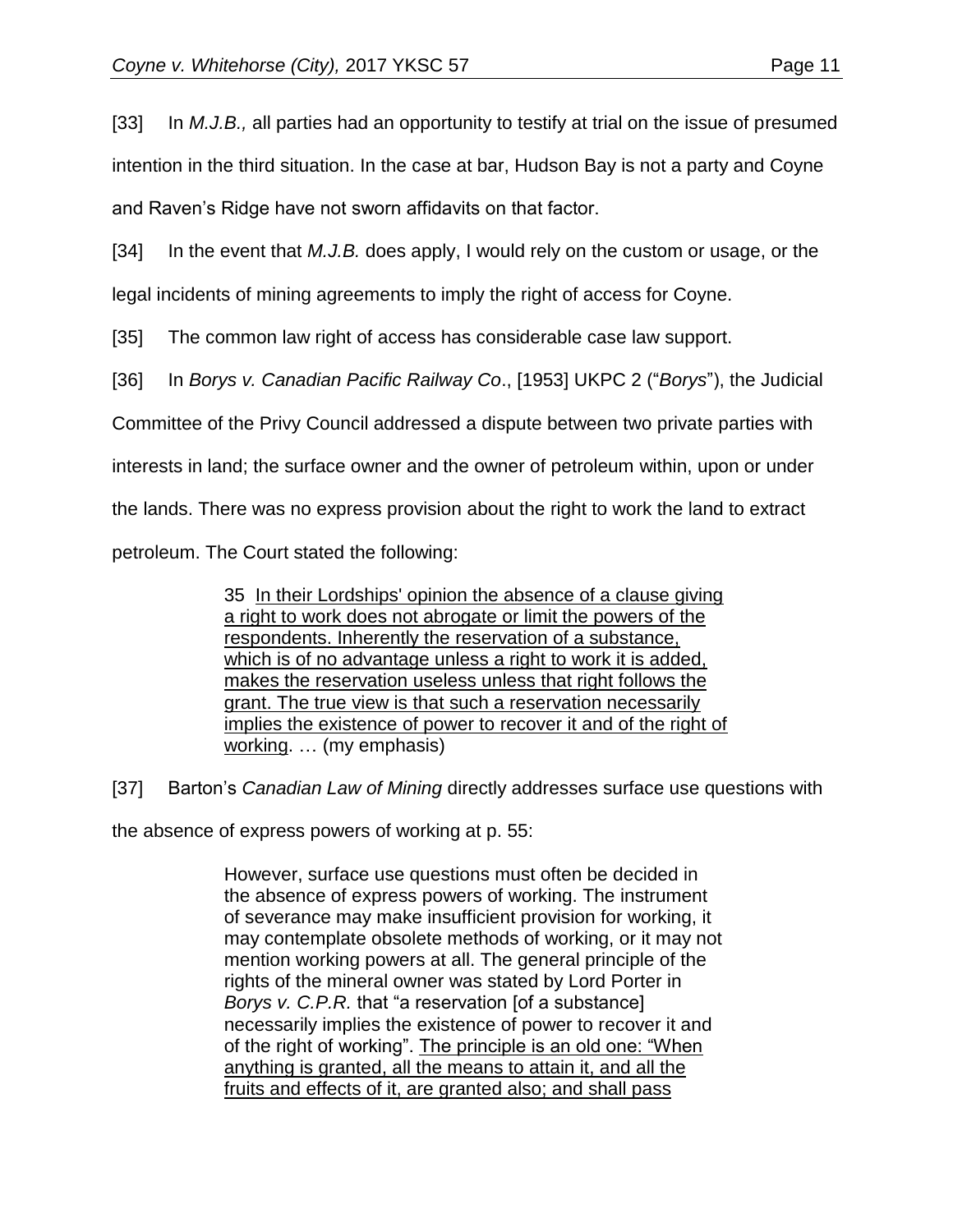*inclusive*, together with the thing, by the grant of the thing itself … By the grant of mines, is granted the power to dig them …" [emphasis already added)

[38] There is no doubt that the instrument of severance, being the agreement dated October 1, 1998, between Hudson Bay and Coyne, did not expressly contain a right of access to the surface. Rather, at clause 3, Hudson Bay sold "all of its right, title and interest in and to the Mineral Disposition together with all of its mining rights. …". Nevertheless, I conclude that Coyne has the right to enter, use and occupy the surface of Lot 1280, subject to the appropriate approvals being obtained. The right of access is well established in the common law and does not depend on the terms of the instrument of severance.

[39] I am also of the view that the terms of the 1898 *QMR* provide an alternative source of the right to enter and use the surface.

[40] The following sections of the 1898 *QMR* are relevant, and in my view establish that the owner of a Crown Grant of a mineral claim has all the rights that a free miner had during the continuance of his claim:

> 1. "mineral claim" shall mean the personal right of property or interest in any mine.

…

 "Free miner" shall mean a person or joint stock company, named in and lawfully possessed of a valid existing free miner's certificate, and no other.

…

 "Real estate" shall mean any mineral land in fee simple under these regulations, or any Act relating to gold mines, or to minerals other than coal.

…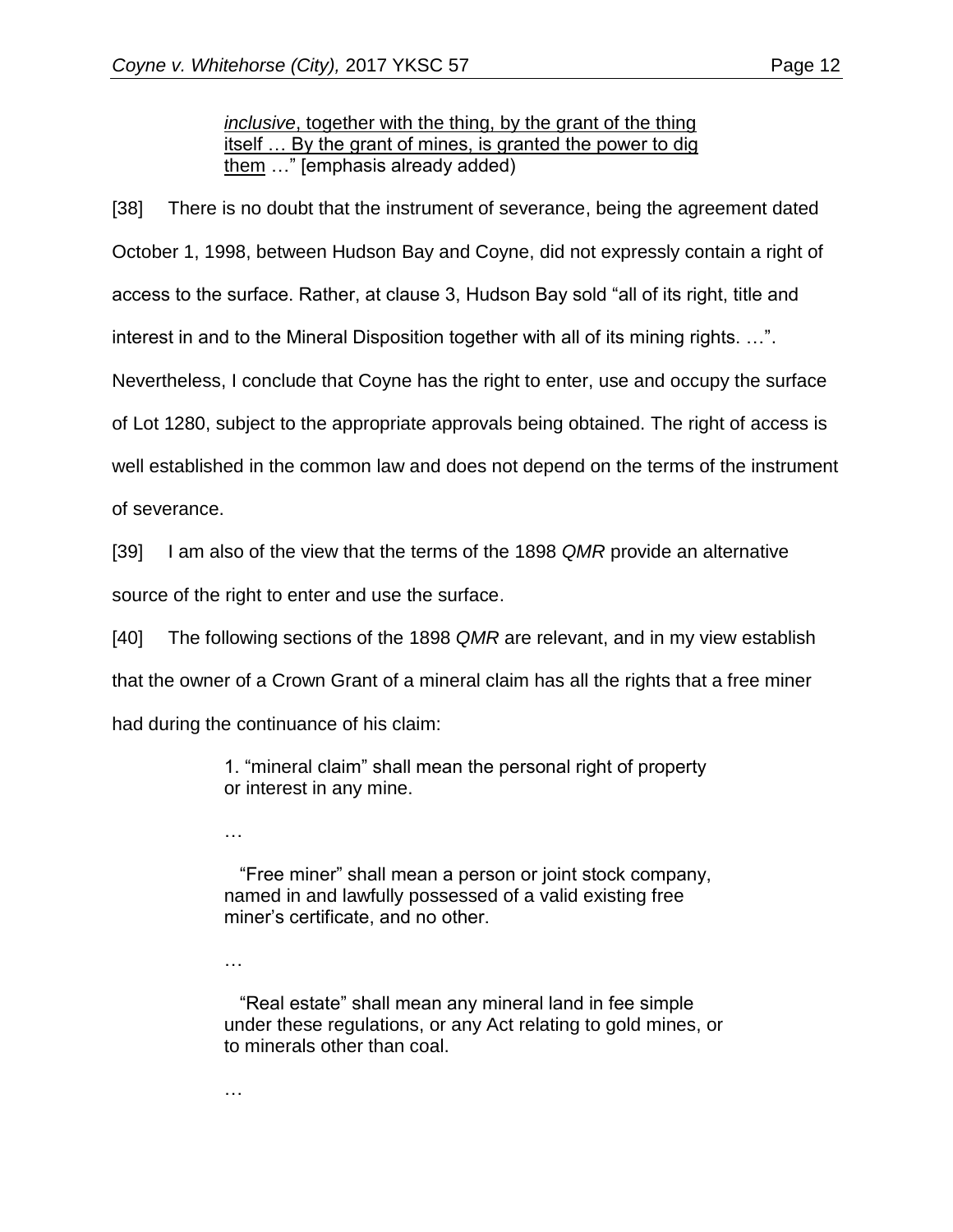10. Every free miner shall, during the continuance of his certificate, but no longer, have the right personally, but not through another, to enter, locate, prospect, and mine upon any vacant Dominion lands for all minerals other than coal, and upon all lands the right whereon to enter, prospect and mine all minerals other than coal, and upon all lands the right whereon to so enter, prospect and mine all minerals other than coal has been or hereafter shall be reserved to the Crown …and excepting also any land occupied by any building, and any land falling within the curtilage of any dwelling house, and any orchard, and any land for the time being actually under cultivation, … Provided that in the event of such entry being made upon lands already lawfully occupied, such free miner shall give adequate security to the satisfaction of the Mining Recorder for any loss or damage which may be caused by such entry if requested by the owner or occupant of such land, and should he refuse to give such security when so requested, his right to such claim or mine shall cease and determine. Provided that, after such entry, he shall make full compensation to the occupant or owner of such lands for any loss or damage which may be caused by reason of such entry if demanded to do so by the said occupant or owner, such compensation in case of dispute to be determined by the court of competent jurisdiction with or without a jury.

…

33. The holder of a mineral claim on vacant Dominion lands shall be entitled to all surface rights, including the use of all timber thereon for mining or building purposes in connection with the working of said claim for the purpose of developing the minerals contained therein.

…

41. The interest of a free miner in his mineral claim shall, save as to claims held as real estate, be deemed to be a chattel interest, equivalent to a lease, for one year, and thence from year to year, subject to the performance and observance of all the terms and conditions of these **Regulations** 

42. Any lawful holder of a mineral claim shall be entitled to a Crown grant thereof on payment to the Dominion Government of the sum of five hundred dollars in lieu of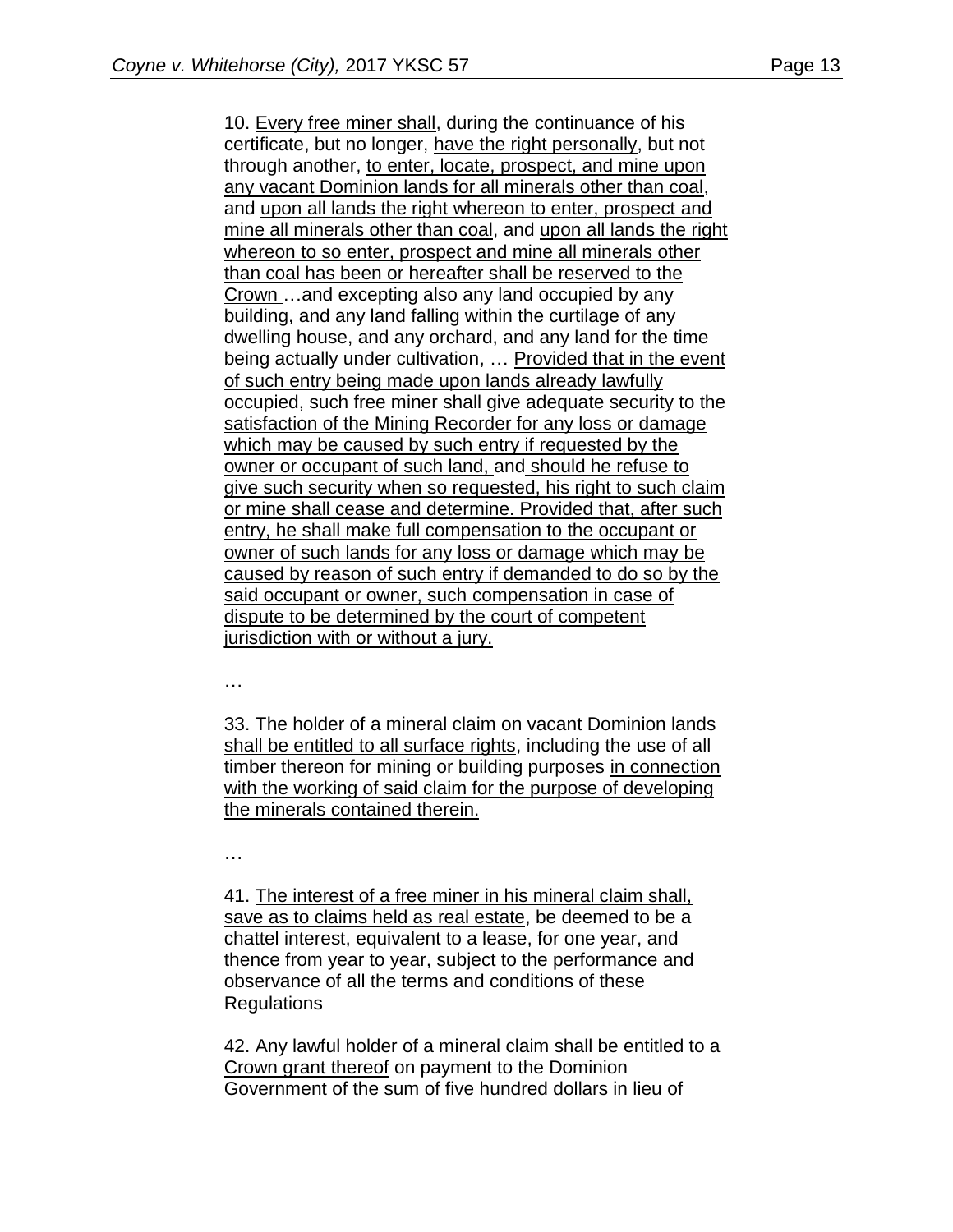expenditure on the claim, in addition to the amount payable as provided by Section 53 of these Regulations. The intending purchaser shall comply with all the provisions of these Regulations, except such as have respect solely to the work required to be done on claims.

…

50. A Crown grant of a mineral claim located on any vacant Dominion Lands shall be deemed to transfer and pass the surface right and right to all minerals within the meaning of these Regulations (excepting coal) found in veins, lodes, or rock in place, and whether such minerals are found separately or in combination with each other, in, upon, or under the land in the said Crown grant mentioned.

51. Crown Grants of mineral claims located on lands the surface rights of which have been disposed of but the right whereon to enter, prospect, and mine all minerals (other than coal) has been reserved to the Crown, shall pass to the grantee all minerals within the meaning of these regulations (other than coal) found in veins or lodes, or rock in place, and whether such minerals are found separately or in combination with each other, which may be in, upon, or under the land in the said Crown grant mentioned, and including all the rights given to mineral claim holders of mineral claims so located.

…

53. The price to be paid for a mining location on vacant lands of the Crown shall be at the rate of five dollars per acre cash and on other lands of which the surface rights are not available for sale, two dollars per acre cash. (my emphasis)

[41] I begin my interpretation of the *1898 QMR* by stating that the owner of a Crown

Grant under ss. 42, 50 and 51 had all the rights given to a free miner and, in addition,

assumed surface rights when the Crown Grant related to vacant Dominion lands, all on

a titled or permanent basis. The owner of a Crown Grant therefore had a greater

interest than the mere chattel interest of the free miner, whose interest in a claim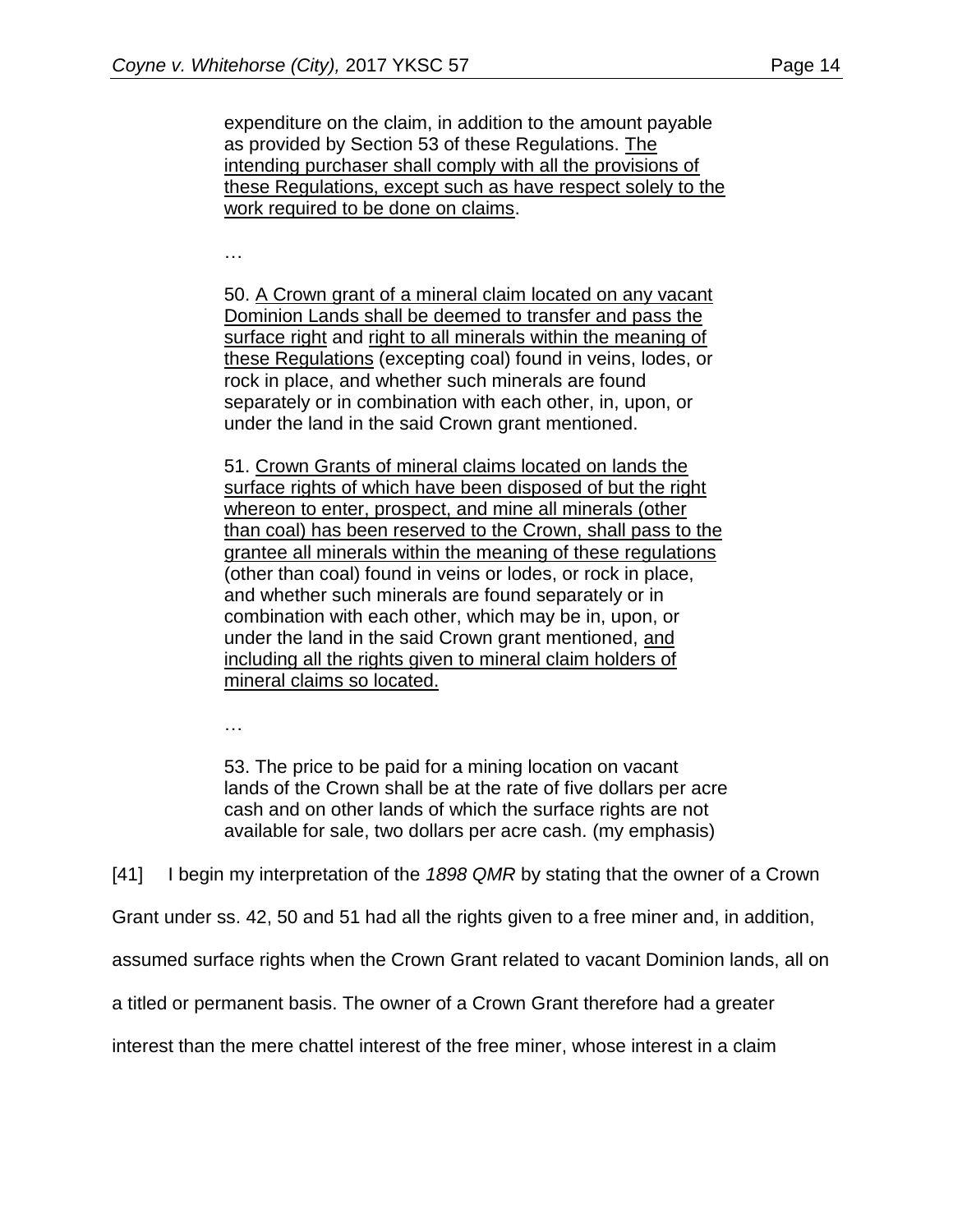expired each year unless renewed. As is apparent from s. 42, the holder of a Crown Grant was also bound by the regulations applicable to a free miner.

[42] The rights granted under the *1898 QMR* have been preserved under successive *Quartz Mining Acts* to this day.

[43] According to s. 33 of the *1898 QMR,* a free miner was "entitled to all surface rights, … for the purpose of developing the minerals contained therein" on vacant Dominion lands.

[44] In terms of access to occupied (i.e. not vacant) land, the right of the holder of a Crown Grant was governed by s. 10. This provided the right of entry on lawfully occupied lands "provided that in the event of such entry being made upon lands lawfully occupied, such free miner shall give adequate security to the satisfaction of the Mining Recorder for any loss or damage which may be caused by such entry if requested by the owner or occupant of such lands …".

[45] Section 10 went on to provide that the free miner "shall make full compensation" for any loss or damage which may be "caused by reason of such entry if demanded to do so by the occupant or owner …" The point to be made is that the right of entry was presumed, subject to the right of the owner or occupant to security and, if requested, compensation for loss or damage incurred.

[46] Section 51 addressed Crown Grants of mineral claims when the surface rights had been disposed of but "the right whereon to enter, prospect, and mine all minerals (other than coal) has been reserved to the Crown". A Crown Grant in this circumstance passed to the grantee all minerals "… including all rights given to mineral claim holders of mineral claims so located".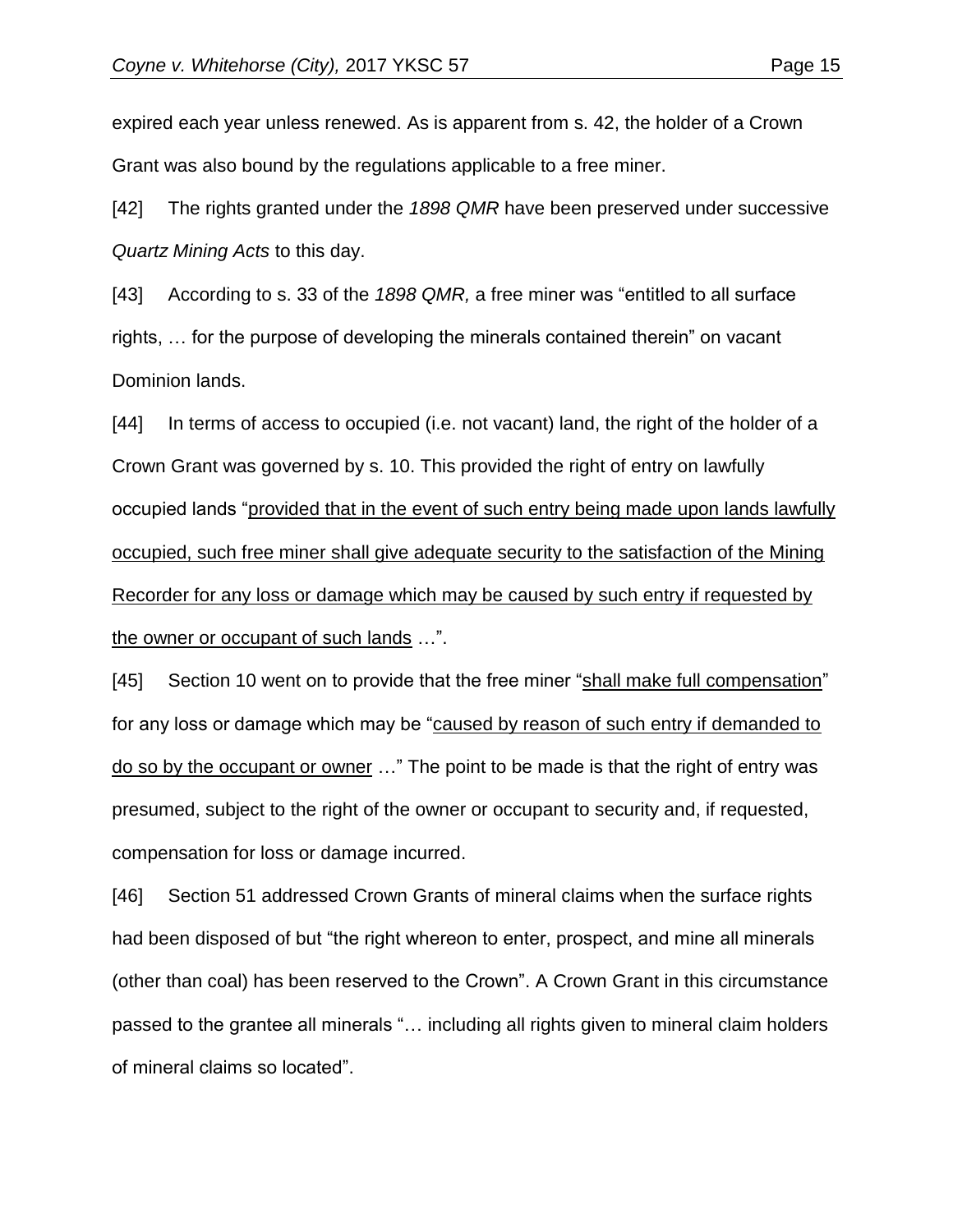[47] In my view, the limiting words of s. 51, which expressly state the Crown's right of access, do not need to be included in title documents generated when land including a mineral grant is transferred.

[48] Thus, I conclude that a right of access to the surface of Lots 49 and 50 owned by Raven's Ridge is implicit in the titled Crown Grant of Copper Plus owned by Coyne either under the common law, or alternatively through the provisions of the 1898 *QMR.* That right of entry is not absolute and is subject to *YESAA* and the 2003 *Act*, including the obligation to provide security and/or compensation. It will also require Coyne's application to amend the 2010 OCP and 2012 Zoning Bylaw.

#### **The Ancillary Right of Access to and Support of the Surface**

[49] My comments under this part are prefaced by the assumption that Raven's Ridge will request both security and compensation for damage. However, that issue is not included in this application.

[50] There are two limitations on the right of the miner to access the surface. The first is stated broadly in *Borys*, at para. 51, where Lord Porter quoted *Farquharson v.* 

*Barnard-Argue-Roth-Stearns Oil and Gas Co*., [1912] A.C. 864 (P.C.)

The company are [sic] clearly entitled to search and work for oil in these springs of oil, and to win and carry it away from them, provided they do so in a reasonable manner, and do as little injury as is practicable. …

[51] The terms and conditions that might be required of a miner acting in a "reasonable manner" are beyond the scope of this judgment but subject to the statutory requirements of *YESAA* and the 2003 *Act.*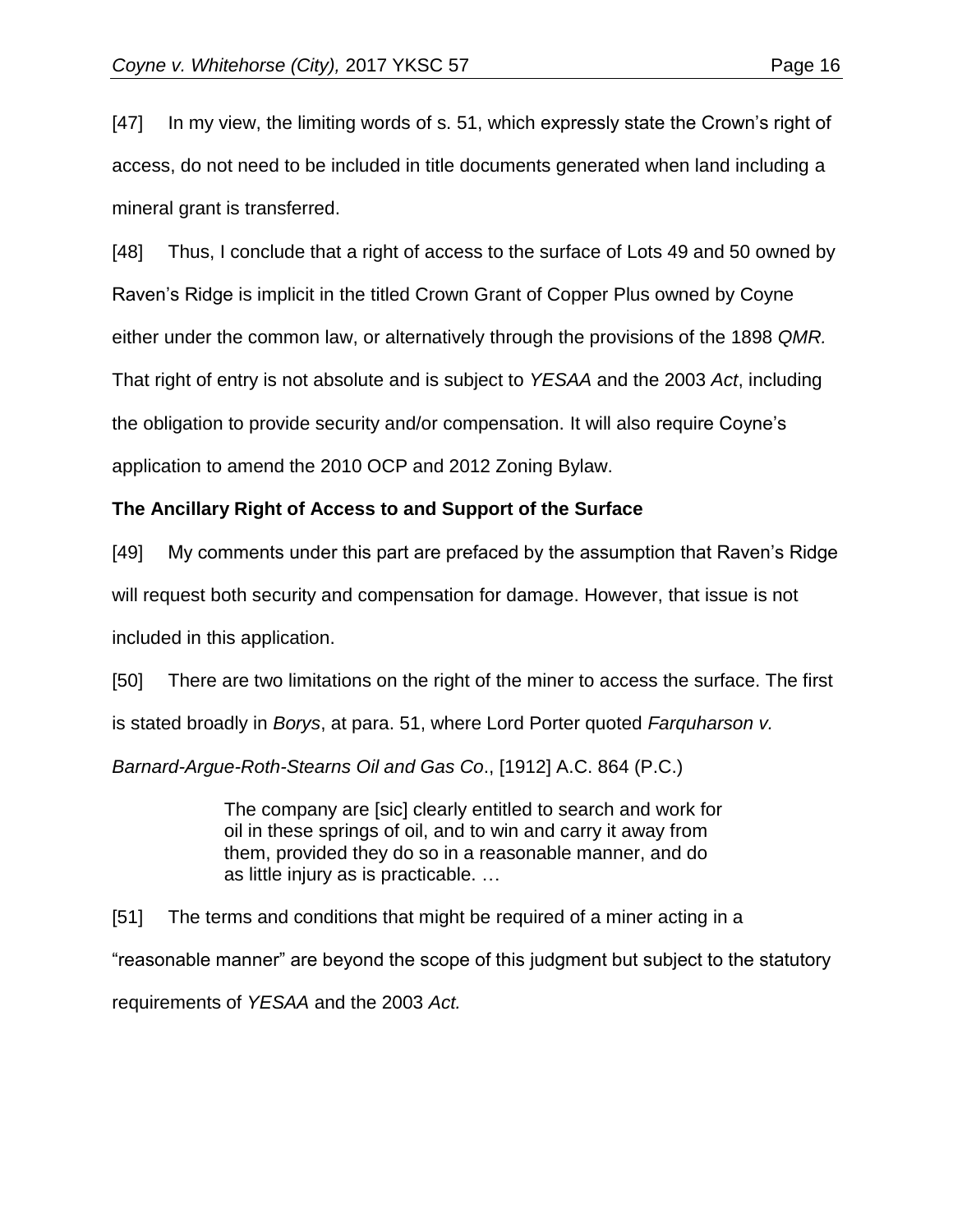[52] The second limitation on the mineral owner's activities is the right of support of

the surface. This is a specific right encompassed in the phrase "do as little injury as is

practicable."

[53] The principle of the right of support was described in *Butterknowle Colliery Co. v.* 

*Bishop Auckland Industrial Co-operative Co.,* [1906] A.C. 305 at 313 (H.L. Eng.), as

follows:

The result seems to be that in all cases where there has been a severance in title and the upper and lower strata are in different hands, the surface owner is entitled of common right to support for his property in its natural position and in its natural condition without interference or disturbance by or in consequence of mining operations, unless such interference or disturbance is authorized by the instrument of severance either in express terms of by necessary implication. (my emphasis)

[54] Barton adds the following at p. 58:

… As long as the miner avoids letting down the surface, the rule does not interfere with his or her working or methods. But it will prevent the miner from removing the support of the surface even if express working rights are thereby made worthless and effectively prevents the working of the minerals at a profit. (my emphasis)

[55] I conclude that the right of surface support as described in Declaration #2

adequately describes the right of support, again the details of which are beyond the

scope of this application. Thus, Declaration #2 reflects the common law right of Coyne

to pursue its mining interest, subject to applications to the City, and pursuant to *YESAA* 

and the 2003 *Act*.

## **Declaration #3:**

**Raven's Ridge, in exercising its surface rights to former Lot 1280 now the Further Subdivided Parcels cannot prevent Coyne from exercising Coyne's Mineral Rights, including Coyne's ancillary right of access to Coyne's Mineral Rights**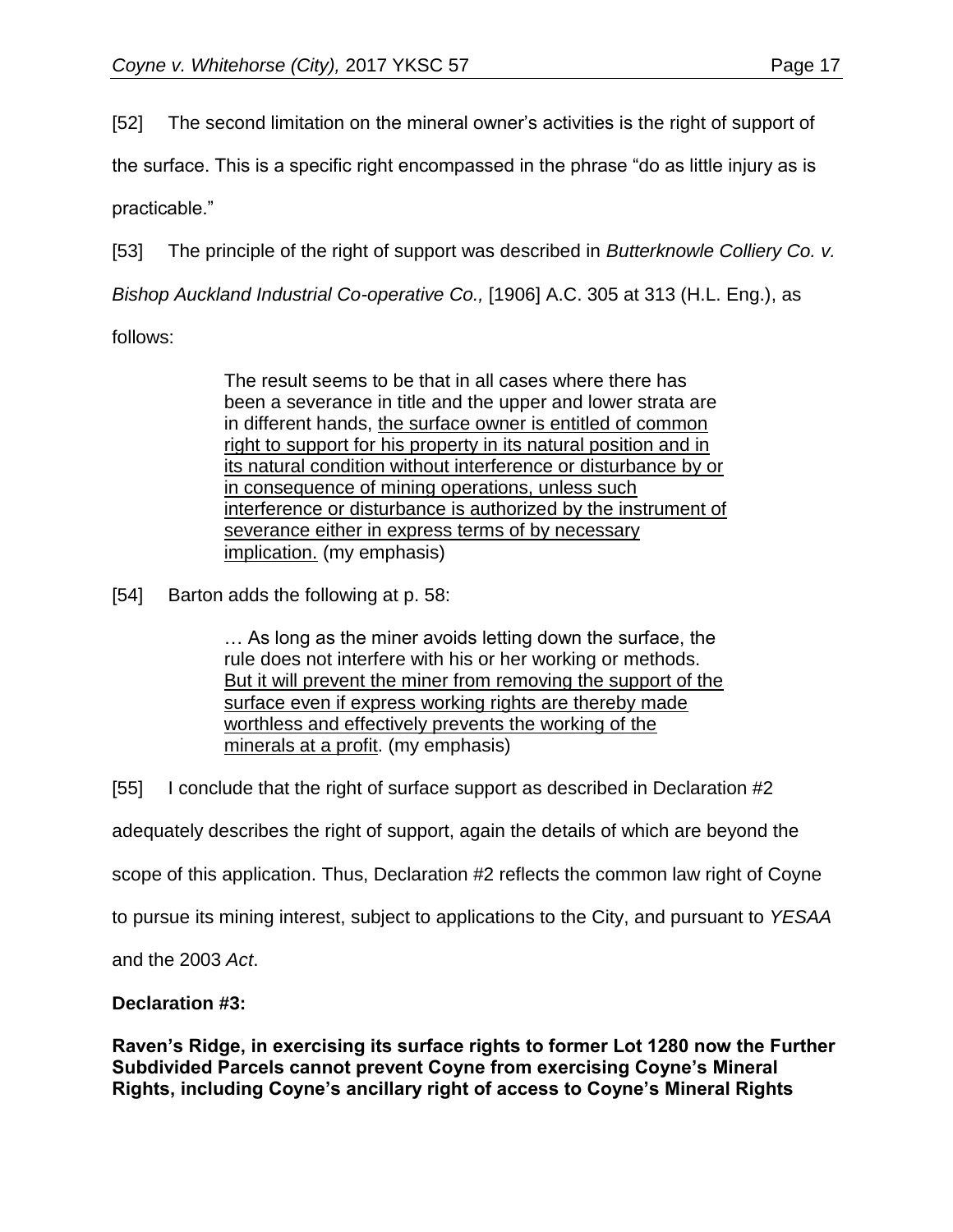**from the surface of the Further Subdivided Parcels. Raven's Ridge Phase 2 residential subdivision on the surface of Lot 1280 and the Further Subdivided Parcels has the effect of preventing Coyne from exercising its ancillary right of access to Coyne's Mineral Rights from the surface of former Lot 1280 now the Further Subdivided Parcels.**

[56] This declaration raises two issues.

[57] The first is whether Raven's Ridge can prevent Coyne from exercising its right of access. The second issue is whether the residential subdivision and Further Subdivided Parcels in effect prevent Coyne from exercising its right of access to its Copper Plus claims.

[58] In my view, Raven's Ridge cannot prevent Coyne from exercising its right of access to the surface owned by Raven's Ridge. However, as I have indicated above, Raven's Ridge can rely upon s. 16 of the 2003 *Act* to have the Mining Recorder determine the security required before Coyne's entry on the claims. Similarly, s. 17 requires full compensation for any damage. Raven's Ridge may also require Coyne to obtain its statutory approvals from the City, *YESSA*, and the 2003 *Act*.

[59] Both ss. 16 and 17 of the 2003 *Act* provide for an application to the *Yukon Surface Rights Board Act*, S.C. 1994, c. 43, in the event of a dispute over the decision of the Mining Recorder.

[60] I conclude that Raven's Ridge cannot prevent Coyne from exercising its right of access to exercise Coyne's mineral rights. The question of whether the Phase 2 residential subdivision has the effect of preventing Coyne from exercising its right of access will be addressed below. In my view, this latter issue is inextricably tied to the validity of the 2010 OCP and 2012 Zoning Bylaw and therefore will be addressed under Declaration #4.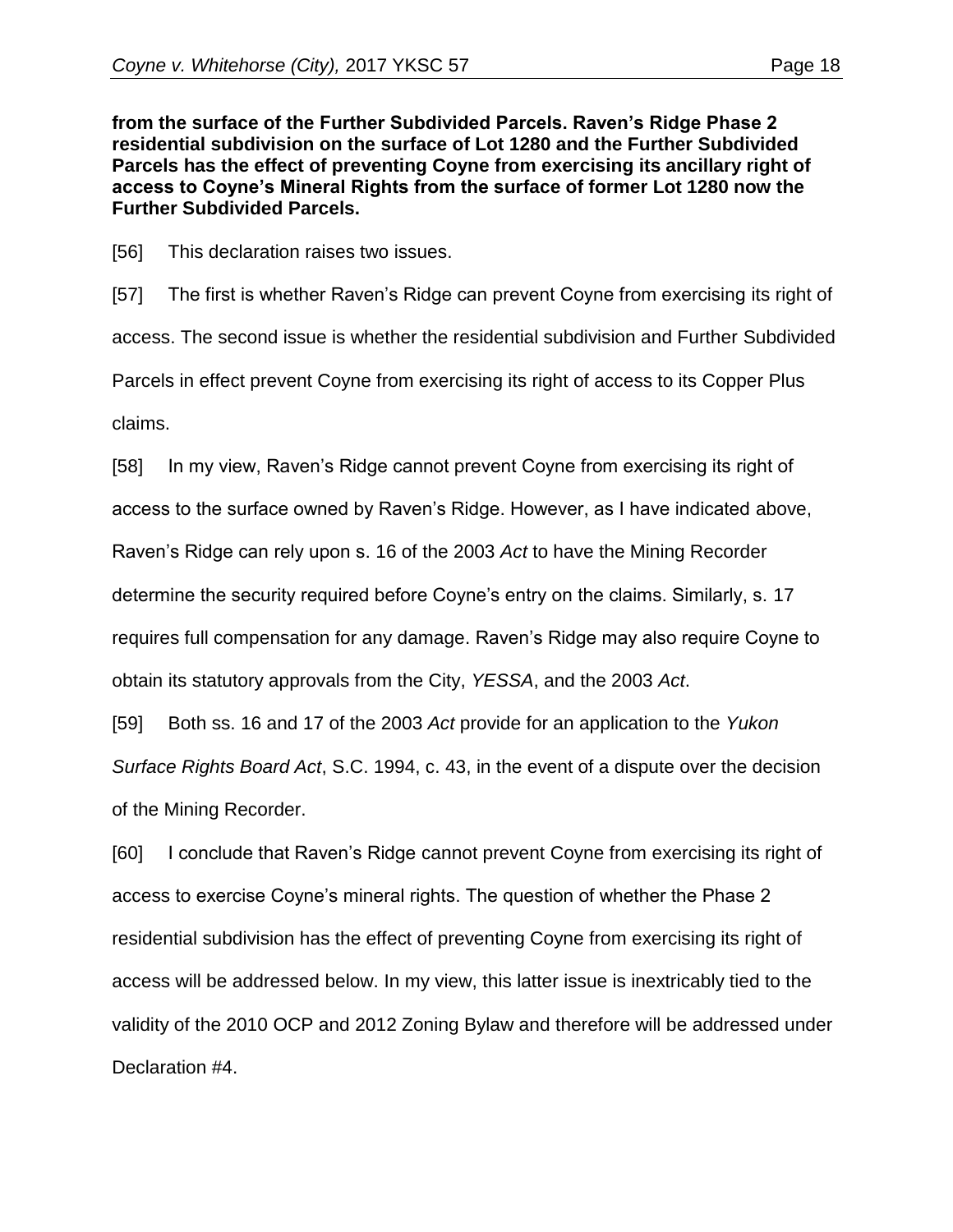#### **Declaration #4:**

**The City's 2010 Official Community Plan, Zoning By-law 2012-20, Zoning By-law 2012-06 and the City's approval of the subdivision of Lot 1280 into the Further Subdivided Parcels are invalid and of no force and effect to the extent that they prohibit, limit or impair Coyne from working, mining and extracting, and carrying away the Copper Plus underlying the surface of Lot 1280 and the Further Subdivided Parcels.**

#### **City of Whitehorse Planning and Zoning**

[61] The City has passed four different Official City Plans ("OCPs") that have applied

to Lots 49 and 50 since these lots came within its geographical boundaries on June 1,

1971:

- a) On March 9, 1987, the City adopted Bylaw 86-50, adopting the Official Community Plan (the "1987 OCP").
- b) On August 22, 1994, the City adopted Bylaw 94-30, adopting the Official Community Plan (the "1994 OCP").
- c) On October 15, 2002, the City adopted Bylaw 2002-01, adopting the Official City Plan (the "2002 OCP").
- d) On October 12, 2010, the City adopted Bylaw 2010-01, adopting the Official City Plan (the "2010 OCP").

[62] None of the OCPs have contemplated mining with respect to Lots 49 and 50. The OCPs are planning documents and do not regulate land use. There is provision for some mining areas recently designated under the category of Industrial or Natural Resource Land Use Designation.

[63] Since 1973, eight zoning bylaws have applied to the area. None have permitted mining.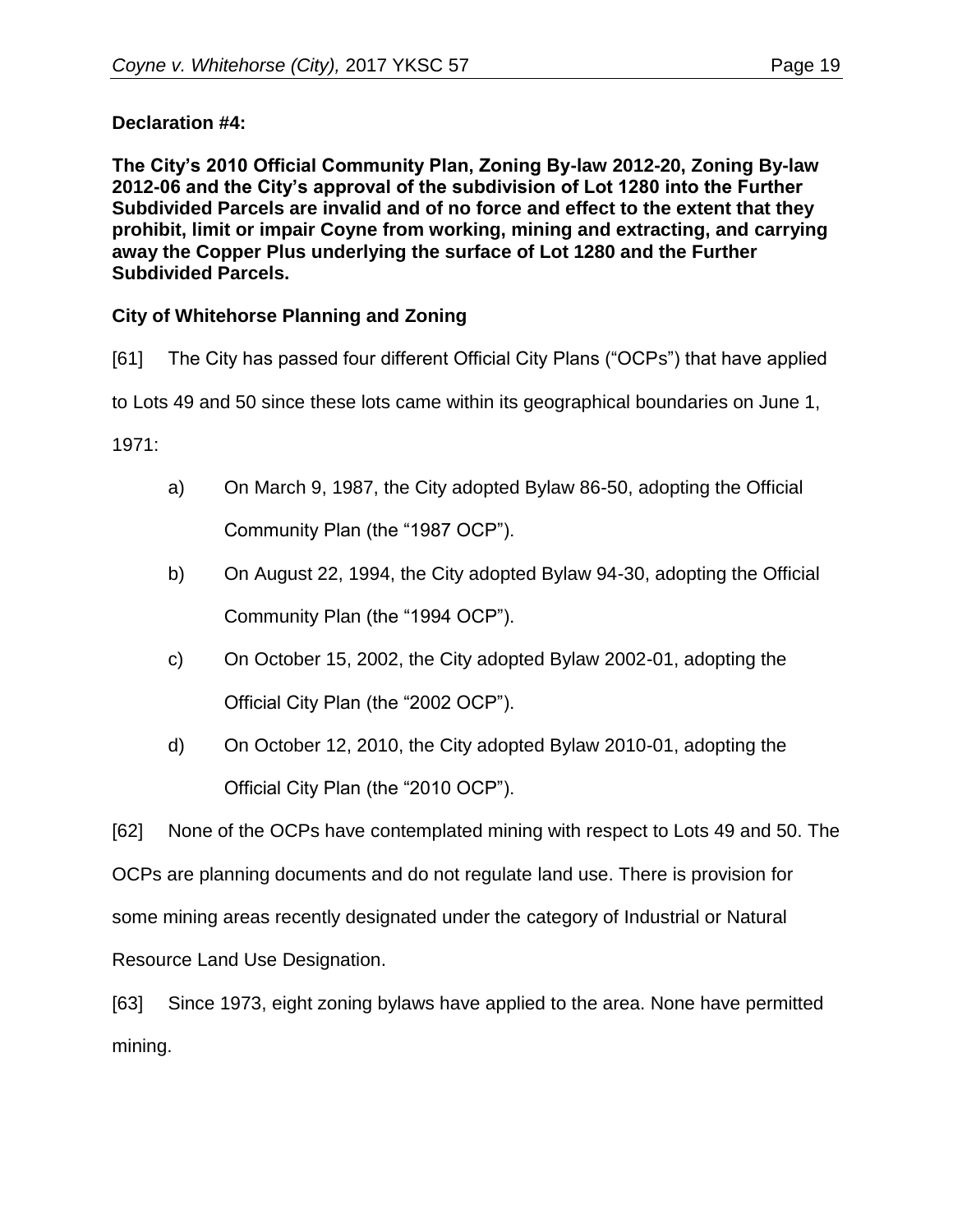[64] The City and Coyne are well aware of each other's interests. Coyne has always objected to the Raven's Ridge development and the City has advised Coyne to participate in the OCP planning process, as it may affect its claims.

[65] Coyne considers its Crown Grant mining interest to be in priority to the City planning documents and the Raven's Ridge subdivision. Coyne has never applied for a change to the 2010 OCP or a zoning change under the 2012 Zoning Bylaw to permit mining.

[66] In 2002, when Raven's Ridge entered into an option agreement to purchase Lot 1280, the 2002 OCP did not contemplate residential use for Lot 1280. Coyne objected in a letter in January 2008 to Yukon Electric with a copy to Raven's Ridge.

[67] On February 12, 2009, Raven's Ridge requested that the City's OCP contemplate residential development. The 2010 OCP included residential development for Lot 1280 despite Coyne's objections.

[68] In May 2012, Coyne received notice of a public hearing to consider a zoning bylaw amendment to permit a proposed housing development by Raven's Ridge. Coyne objected in writing and at the public hearing process.

[69] On July 23, 2012, the 2012 Raven's Ridge Zoning Bylaw zoned the surface of a Lot 1280 as "Country Residential 2" which provides for a single detached housing zone providing an urban lifestyle in a rural setting on larger lots. The principal permitted uses are manufactured homes, parks and single detached housing. Mining is not permitted.

[70] On September 12, 2012, City Council approved a subdivision request form Raven's Ridge (the "2012 Subdivision Resolution").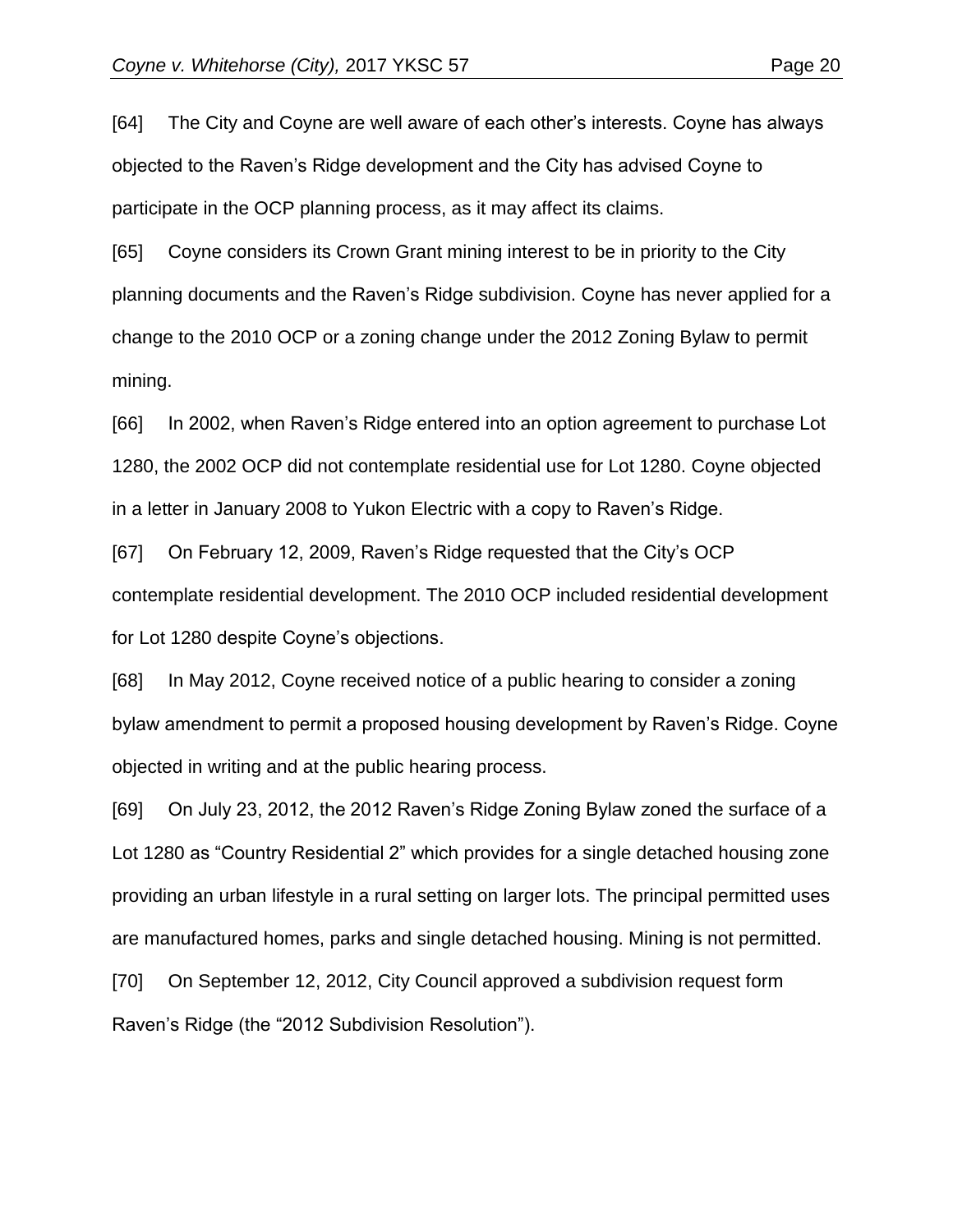#### **Can the City of Whitehorse validly prohibit mining on surface Lot 1280?**

[71] Part 7 of the Yukon *Municipal Act,* R.S.Y. 2002, c. 154, Part 7 sets out the

scheme for planning, land use and development:

277 The purposes of this Part and the bylaws under this Part are to provide a means whereby official community plans and related matters may be prepared and adopted to

(a) achieve the safe, healthy, and orderly development and use of land and patterns of human activities in municipalities;

(b) maintain and improve the quality, compatibility, and use of the physical and natural environment in which the patterns of human activities are situated in municipalities; and

(c) consider the use and development of land and other resources in adjacent areas

without infringing on the rights of individuals, except to the extent that is necessary for the overall greater public interest.

…

283(1) Council shall not enact any provision or carry out any development contrary to or at variance with an official community plan.

(2) No person shall carry out any development that is contrary to or at variance with an official community plan.

(3) Despite subsection (2), council is not empowered to impair the rights and privileges to which an owner of land is otherwise lawfully entitled.

(4) The adoption of an official community plan shall not commit the council or any other person, association, organisation, or any department or agency of other governments to undertake any of the projects outlined in the official community plan.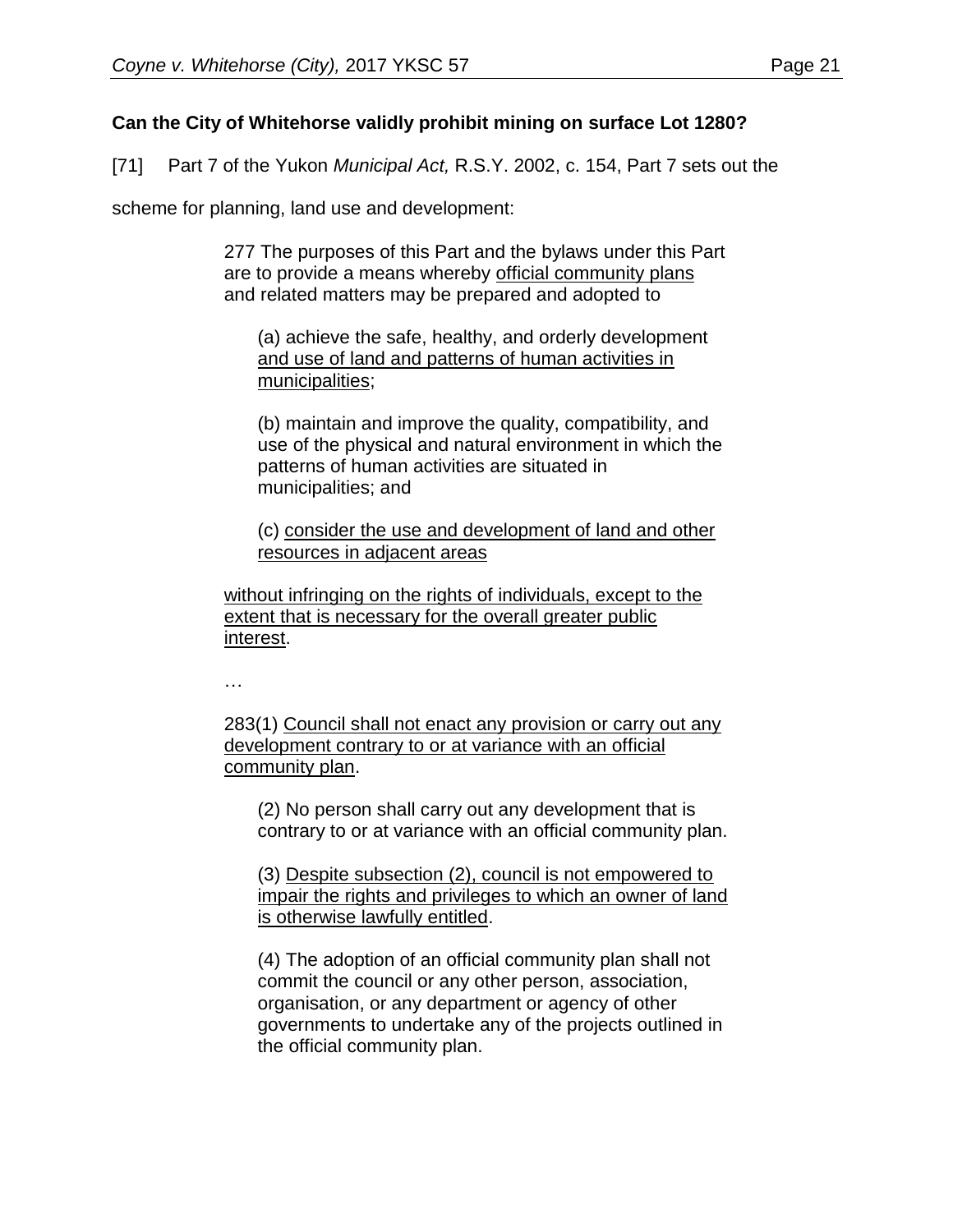(5) The adoption of an official community plan does not authorize council to proceed with the undertaking of any project except in accordance with the procedures and restrictions under this or any other relevant Act. (my emphasis)

[72] As stated in *Whitehorse (City) v. Darragh,* 2009 YKCA 10, at para. 15, the OCP

is a broad policy document that guides where future developments should take place.

[73] Zoning bylaws, on the other hand, are the instruments that the City uses to

permit and regulate specific uses while prohibiting all other uses for that area. See

*Darragh,* at para. 22, and *R. v. Cunningham,* [1994] S.J. No. 25 (Sask. C.A.), at paras.

12 and 13.

[74] The sections relating to zoning bylaws in the *Municipal Act* are:

#### **Bylaw inconsistent with other legislation**

264 If there is an inconsistency between a bylaw and this or any other Act, the bylaw is of no effect to the extent of the inconsistency.

…

#### Division 2 Zoning Bylaws

289 A zoning bylaw may prohibit, regulate, and control the use and development of land and buildings in a municipality.

290(1) Without restricting the generality of section 289, a zoning bylaw may establish districts, areas, or zones in the municipality and regulate any one or more of the following matters in any or all of the districts, areas, or zones

> (a) the use of land, buildings, or other structures for business, industry, residences, or any other purpose after the passing of the bylaw;

(b) the location of any or all classes of business, industry, residences, or other undertakings, buildings, or other structures;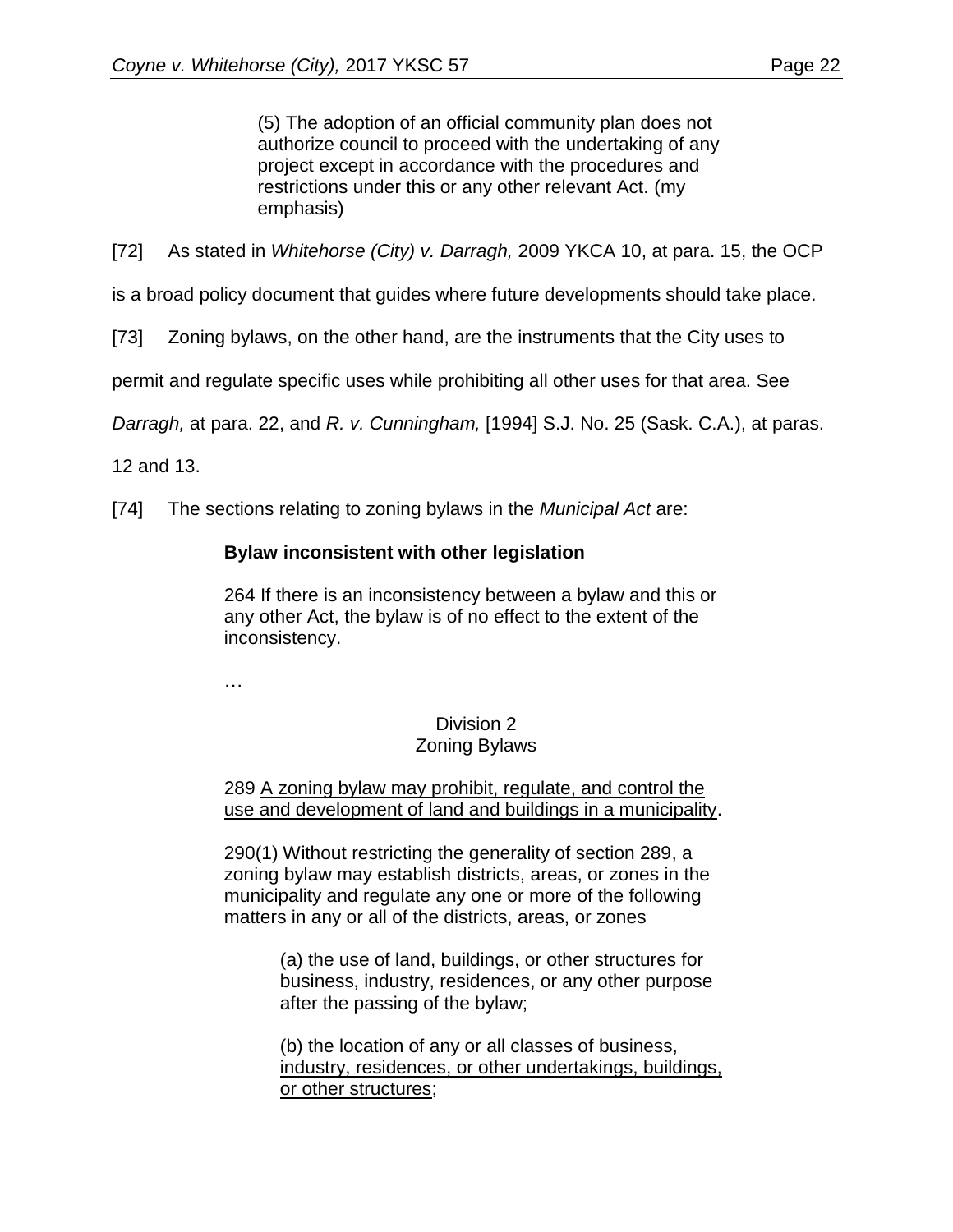…

(l) the removal from the ground of soil, gravel, sand, silt, aggregate, or other surface materials;

…

[75] The Supreme Court of Canada has given direction on the proper approach to the

interpretation of municipal bylaws in *United Taxi Drivers' Fellowship of Southern Alberta* 

*v. Calgary (City)*, 2004 SCC 19, at para. 6:

The evolution of the modern municipality has produced a shift in the proper approach to the interpretation of statutes empowering municipalities. This notable shift in the nature of municipalities was acknowledged by McLachlin J. (as she then was) in Shell Canada Products Ltd. v. Vancouver (City), [1994] 1 S.C.R. 231, at pp. 244-45. The "benevolent" and "strict" construction dichotomy has been set aside, and a broad and purposive approach to the interpretation of municipal powers has been embraced: Nanaimo, supra, at para. 18. This interpretive approach has evolved concomitantly with the modern method of drafting municipal legislation. Several provinces have moved away from the practice of granting municipalities specific powers in particular subject areas, choosing instead to confer them broad authority over generally defined matters: The Municipal Act, S.M. 1996, c. 58, C.C.S.M. c. M225; Municipal Government Act, S.N.S. 1998, c. 18; Municipal Act, R.S.Y. 2002, c. 154; Municipal Act, 2001, S.O. 2001, c. 25; The Cities Act, S.S. 2002, c. C-11.1. This shift in legislative drafting reflects the true nature of modern municipalities which require greater flexibility in fulfilling their statutory purposes: Shell Canada, at pp. 238 and 245. (my emphasis)

[76] In deciding that Calgary had the power to limit the number of taxi licences even

though there was no specific provision in the new *Act,* the Court added at para. 7:

Alberta's Municipal Government Act follows the modern method of drafting municipal legislation. The legislature's intention to enhance the powers of its municipalities by drafting the bylaw passing provisions of the Act in broad and general terms is expressly stated in s. 9. Accordingly, to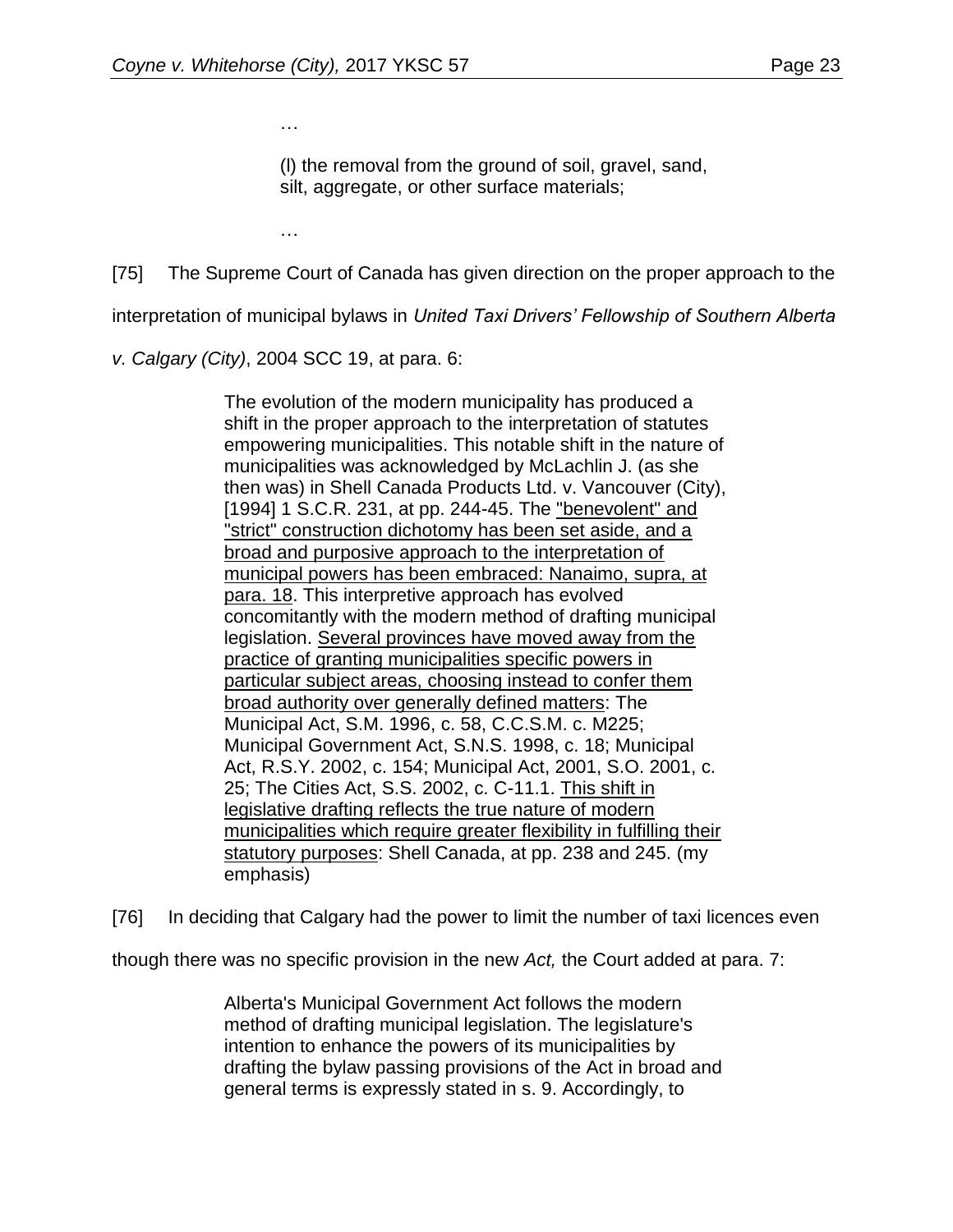determine whether a municipality is authorized to exercise a certain power, such as limiting the issuance of taxi plate licences, the provisions of the Act must be construed in a broad and purposive manner. (my emphasis)

[77] Coyne submits three arguments in support of its position that the City cannot prohibit mining in areas with mineral claims. The first is based upon the express wording of s. 283(3) of the *Municipal Act* that "council is not empowered to impair the rights and privileges to which an owner of land is otherwise lawfully entitled". Secondly, counsel for Coyne submits that the City has no jurisdiction to prohibit mining through zoning bylaws. Counsel submits that the wording of s. 290 does not grant the City the jurisdiction to zone mineral claims. Thirdly, s. 264 provides that any inconsistency between a zoning bylaw and "any other Act" is of no force and effect, and Coyne says there is an inconsistency between the *Municipal Act* and the *Quartz Mining Act*. In effect, counsel for Coyne submits that a municipality has no jurisdiction to zone the surface of land when there is a mineral claim to the sub-surface.

[78] I will first address the jurisdiction issue because if there is no jurisdiction for the City to pass a zoning bylaw prohibiting mining, it will not be necessary to consider whether such a bylaw impairs the rights and privileges of the owner of a titled mineral claim.

[79] The City submits that it has the jurisdiction to prohibit mining pursuant to s. 289 of the *Municipal Act* and may pass a zoning bylaw that prohibits mining under s. 290(1), s. 290(1)(b) or s. 290(1)(l):

> 290(1) Without restricting the generality of section 289, a zoning bylaw may establish districts, areas, or zones in the municipality and regulate any one or more of the following matters in any or all of the districts, areas, or zones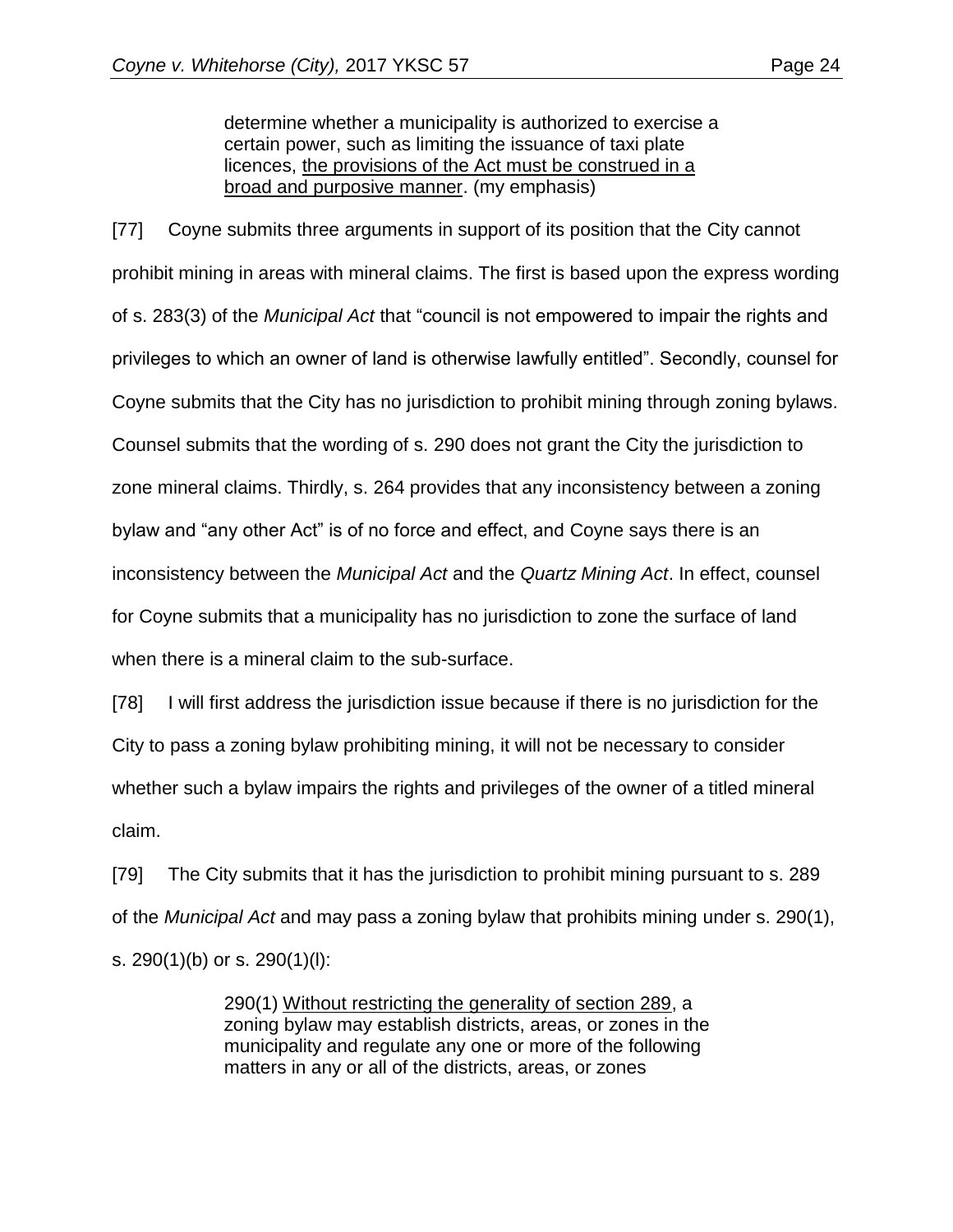…

…

(b) the location of any or all classes of business, industry, residences, or other undertakings, buildings, or other structures;

(l) the removal from the ground of soil, gravel, sand, silt, aggregate, or other surface materials;

[80] In *British Columbia v. Tener*, [1985] 1 S.C.R. 533 ("*Tener*"), British Columbia had granted Tener a mineral interest and then, in effect, took it away by refusing a permit to mine as the land had become subsumed in the boundaries of a provincial park. Wilson J. described the mineral claims as a '*profit à prendre',* which is defined in Stroud's Judicial Dictionary  $(4^{th}$  ed.) vol. 4, at p. 2141, as "a right to make some use of the soil of another, such as the right to mine metals, and it carries with it the right of entry and the right to remove and take from the land the designated products or profit and also includes the right to use such of the surface as it necessary and convenient for exercise of the profit".

[81] I note also that Estey J. in *Tener* clearly distinguished the case of the Crown granting a mineral claim and, in effect, expropriating it to add value to a park from regulation by zoning:

> 61. This process I have already distinguished from zoning, the broad legislative assignment of land use to land in the community. It is also to be distinguished from regulation of specific activity on certain land, as for example, the prohibition of specified manufacturing processes. This type of regulation is akin to zoning except that it may extend to the entire community. … (my emphasis)

[82] Counsel for Coyne relies on two lines of authority. The first is *Pickering Twp. v. Godfrey*, [1958] O.R. 429 (C.A.) ("*Pickering"*). In *Pickering,* the court was considering an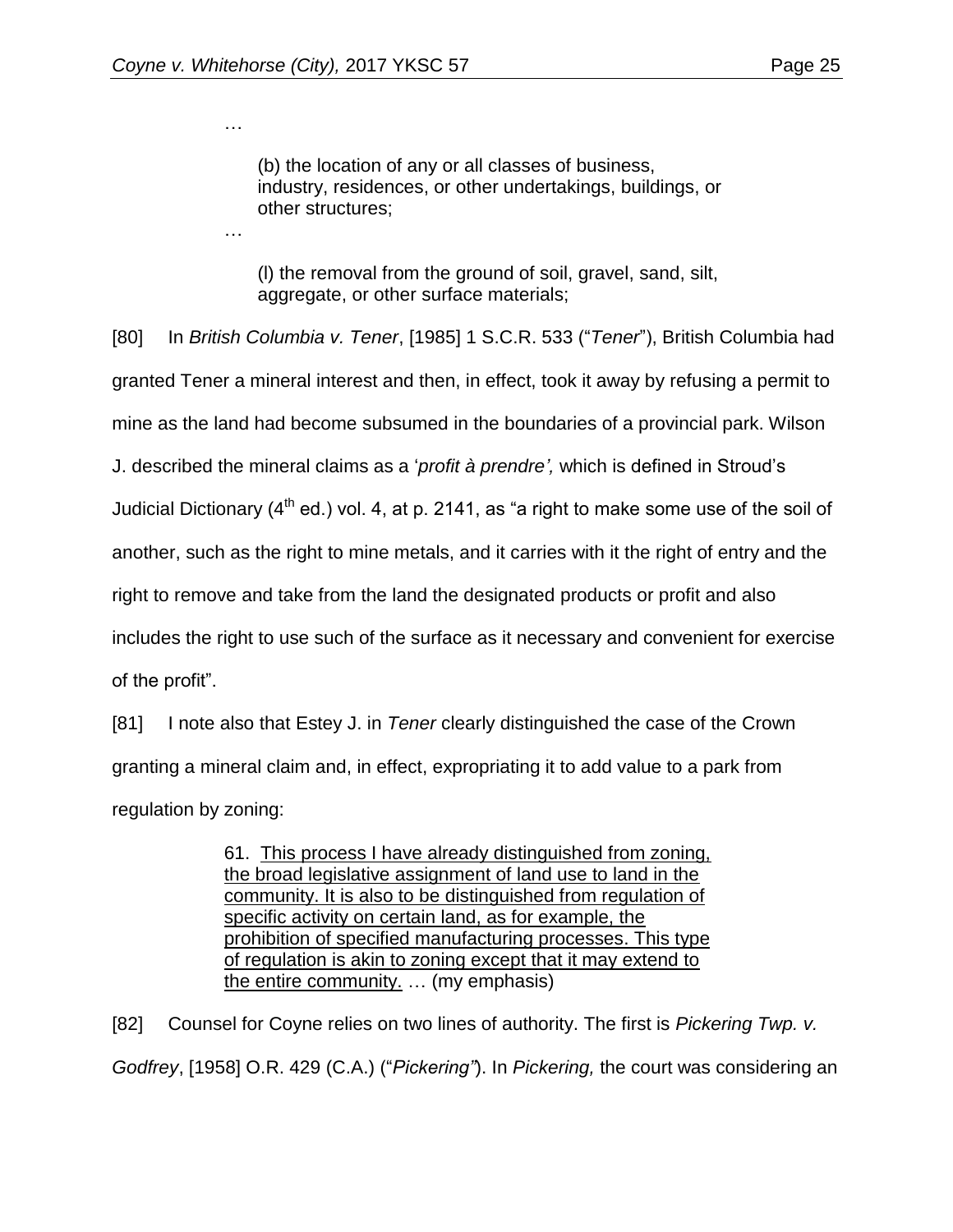injunction application by the municipality on the basis that the defendant was digging

gravel on his land and selling it, in contravention of a bylaw. At paras. 8, 11 and 20,

Morden J.A. wrote:

[11] In my opinion the making of pits and quarries is not a "use of land" within the meaning of s. 390 and it therefore follows that a by-law passed under it cannot prevent a land owner from digging and removing gravel or other substances from his lands.

…

[20] What the municipality's intent was, must, of course, be gathered from the language of the by-law. While there is no express prohibition against using the land in question for commercial or industrial purposes, the by-law purports to do so inferentially, and I am prepared, for the sake of argument, to accept an implied prohibition as a good and sufficient exercise of the municipal power which is contained in s. 390 of the Municipal Act. So then the municipality's right to restrain the respondent from -- to adopt the language of the notice of motion -- -- "digging or transporting gravel and other substances", depends upon whether this activity involves a user of land for commercial or industrial purposes. The question is essentially one of fact, and, to put the matter bluntly, there are no facts before us, in my opinion, which would justify us in holding that the mere digging down into land and the transporting of gravel and other substances extracted therefrom -- even with a view to realizing the value of the gravel or other substance -- amounts to a user of land for commercial or industrial purposes. Authority to restrain the use of land for commercial or industrial purposes is not, in my opinion, the same as authority to restrain the sale or other disposition of the land itself or of any of its substances, components or minerals. And it is clear from the affidavit filed in support of the motion that the facts upon which the municipality relies are:-- "A number of loads of gravel and other substances (were) dug by mechanical equipment" and "Approximately 100 tons of gravel and other substances were removed from the land ... of which approximately 50% was sold to third parties." (my emphasis)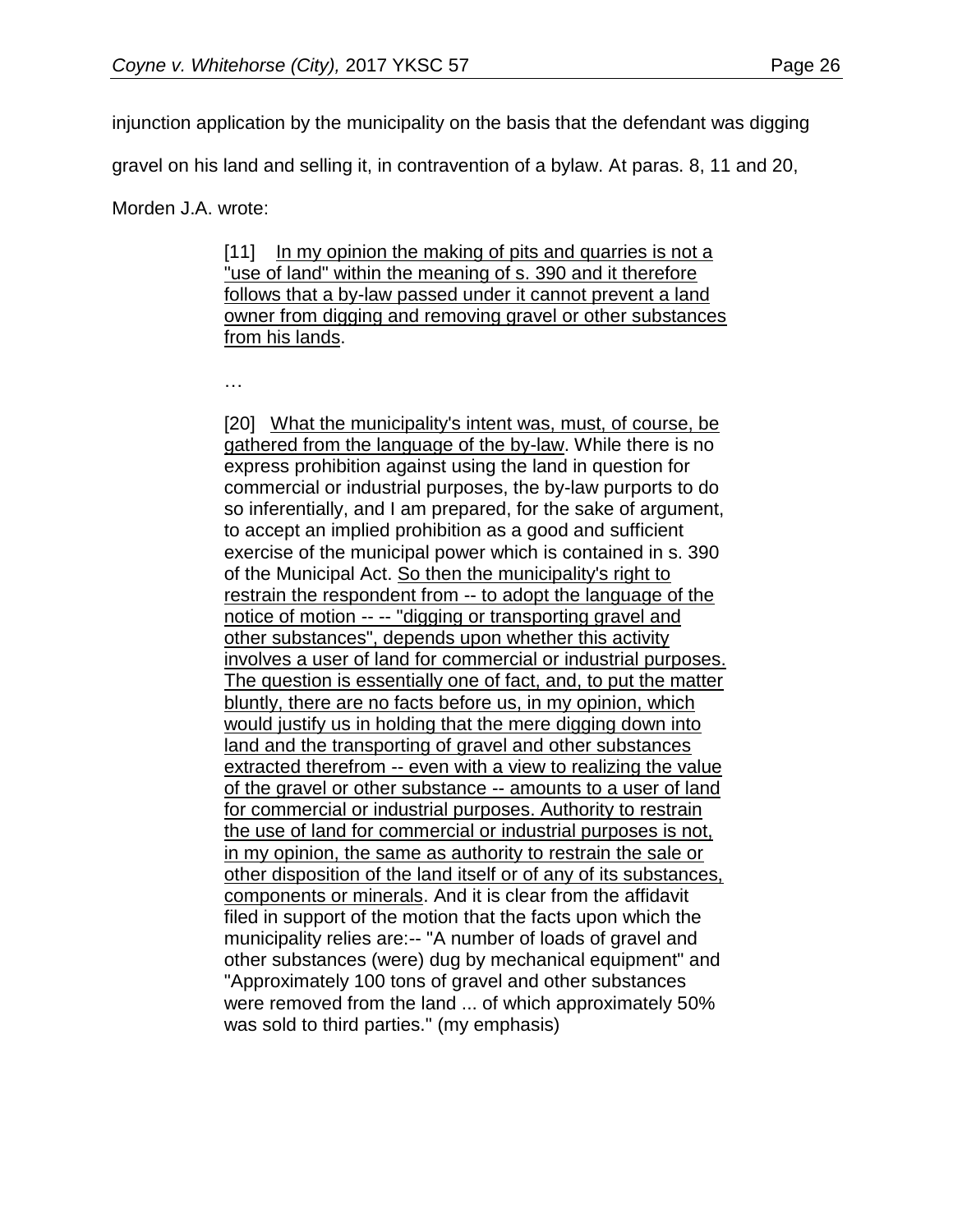[83] In my view, the *Pickering* case is not an appropriate basis on which to interpret the Yukon *Municipal Act*. The 1958 Ontario *Municipal Act* did not have a section similar to s. 289. Furthermore, s. 290 in the Yukon legislation does not in any way restrict the

generality of s. 289. To suggest that mining is not a use or development of land, in the

context of the Yukon *Municipal Act,* is contrary to the modern broad and purposive

approach to interpreting municipal statutes as set out in *United Taxi*, cited above.

Courts no longer apply a strict construction approach like that taken in the *Pickering* 

case but rather interpret municipal powers broadly, based on general areas of

jurisdiction. It is worth noting that the Minister introducing the *Municipal Act* stated:

The second major change I'd like to address is the provision of municipal authority through general areas of jurisdiction.

Previously, municipalities could only do things the act specifically allowed, and had to do them in a very specific way. …

Municipalities will be able to respond in any reasonable manner they choose, within their area of jurisdiction, to solve problems and to provide services – without being bound by a rigid set of rules and procedures laid down by the Yukon government.

Yukon, Legislative Assembly, Hansard, 29<sup>th</sup> Leg., 1<sup>st</sup> Sess. (24 November 1998) at 17 – 18.

[84] Another case relied on by Coyne is *Falkoski v. Osoyoos (Town)*, [1998] B.C.J.

No. 719 ("*Osoyoos*"), where the Supreme Court of British Columbia awarded damages

against a municipality for impairing the plaintiff's right to extract minerals, finding that the

municipality had no jurisdiction to pass a zoning bylaw that directly or indirectly

prohibited mining or mining activity. However, this was largely because the definition of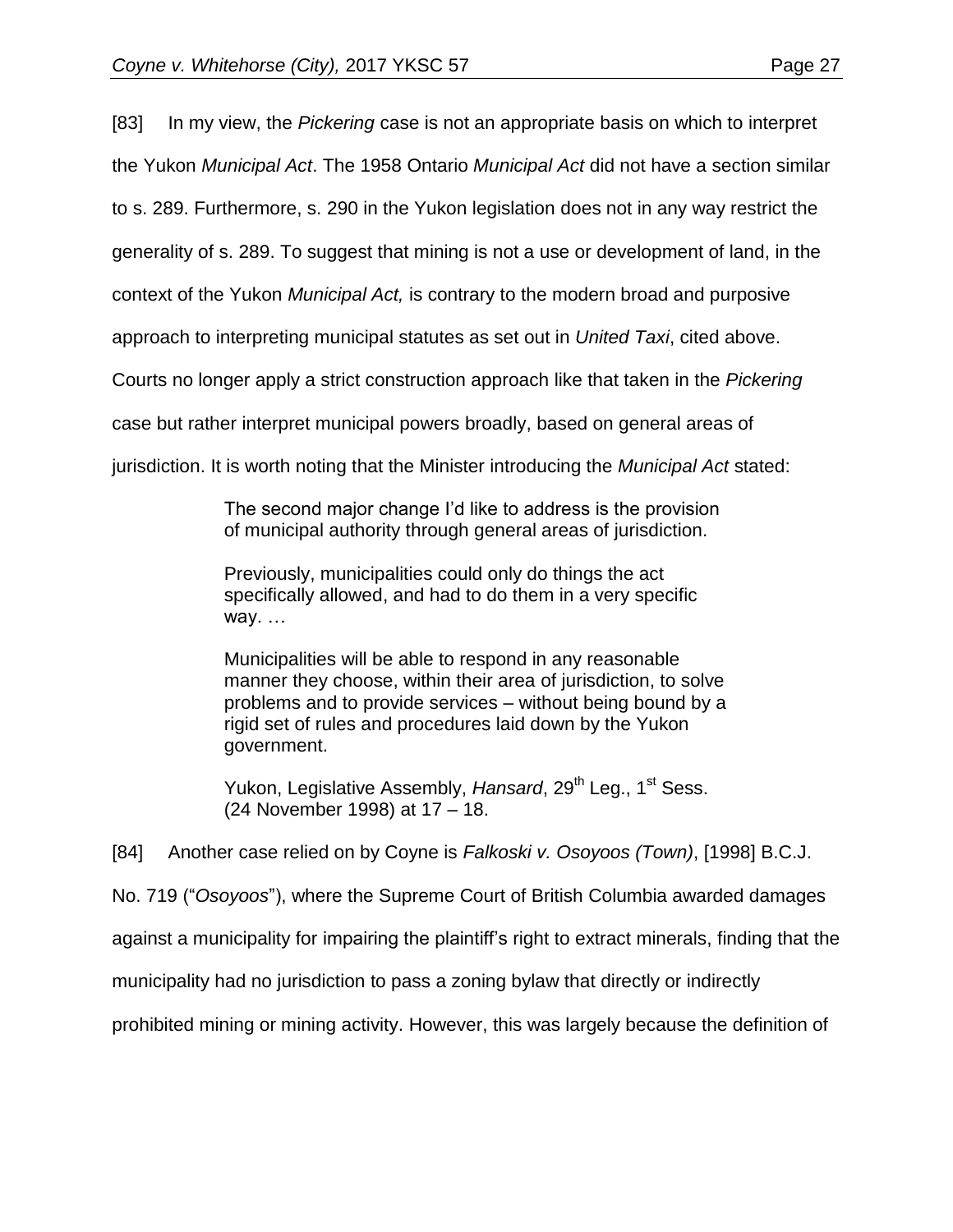"land" in the relevant *Municipal Act* excluded "mines and minerals". No such exclusion exists in Yukon legislation.

[85] I am of the view that the use of the word "impair" in s. 283(3) refers to Official City Plans not bylaws. There is no impairment of mining rights in any of the relevant OCPs, but rather a recognition that there is mineral potential and specifically refers to the Whitehorse Copper Belt for potential mining. That reference cannot be an impairment. [86] Section 277 of the *Municipal Act* refers specifically to bylaws which may infringe on the rights to individuals "to the extent that is necessary for the overall greater public interest". Section 289 specifically permits a bylaw to "prohibit, regulate and control the use and development of land".

[87] I conclude that exploration and mining are uses and development of land under s. 289 of the Yukon *Municipal Act* and therefore may be prohibited. By the same token, s. 290 does not restrict the generality of s. 289 and explicitly in para. (b) refers to "the location of any or all classes of business, industry, residence, or other undertaking" and in para. (l) "the removal from the ground of soil, gravel, sand, silt, aggregate, or other surface materials". It is also of some interest that the Energy, Mines and Resources Department of Yukon Government has prepared a document entitled "Quartz Mining Land Use Application Process Within Municipal Boundaries" which requires proponents to "discuss municipal zoning and official community plan impacts" as well as to "acquire advice or direction of municipal development permitting requirements".

[88] I conclude that the 2010 OCP, 2012 Zoning Bylaws and the City's approval of the subdivision of Lot 1280 are validly adopted or enacted instruments consistent with the City's jurisdiction in planning and zoning regulation.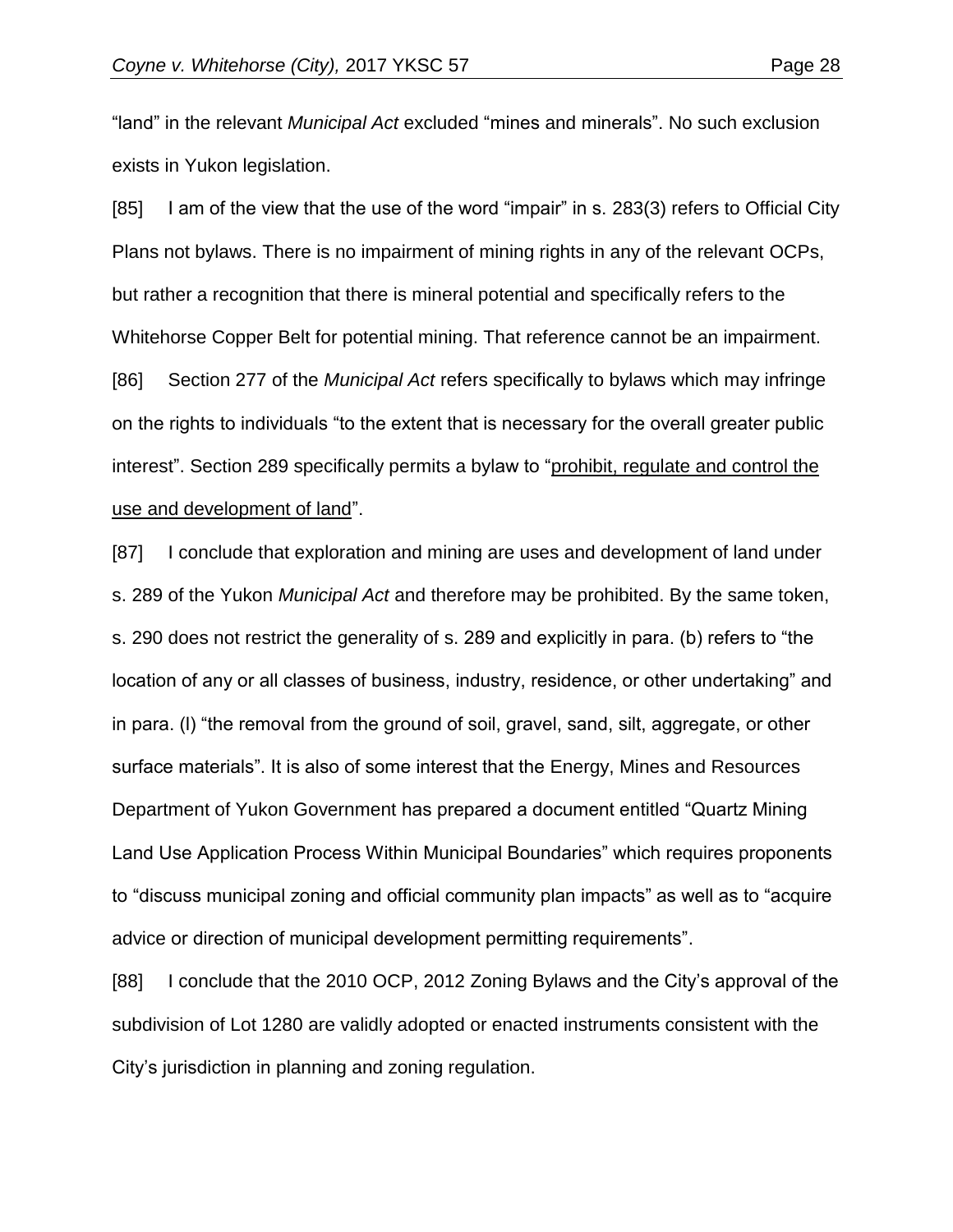# **Does the City of Whitehorse zoning impair the Crown Grant of the Copper Plus mineral claims or is it inconsistent with the interest granted in the** *1898 QMR***?**

[89] Having found that the City does have jurisdiction to prohibit mining under ss. 289 and 290 of the *Municipal Act*, I return to the issue of whether the 2010 OCP and 2012 Zoning Bylaws impair the rights and privileges to which an owner of land is otherwise lawfully entitled. Assuming, without finding, for this discussion that Coyne has full authority to mine and explore its claims under Lots 49 and 50, does the zoning prohibition from mining "impair" the rights and privileges to which it, as the owner of the claim, is entitled?

[90] The submission of counsel for Coyne is that the 1905 Crown Grant of the Copper Plus mineral interest makes Coyne an owner of land with the essentially unassailable right to mine the copper therein. Counsel for Coyne relies exclusively on the *Osoyoos* case, at para. 33:

> … A municipality has no jurisdiction to pass a zoning bylaw that directly or indirectly prohibits mining or mining activity … (my emphasis)

[91] Counsel for Coyne focusses on the issue of indirect prohibition of exploration or mining activities because the City zoning bylaw sets out expressly permitted uses, which do not include exploration or mining, thereby indirectly impairing the right to explore and mine. I have already indicated that the British Columbia statutory regime defining land as excluding mines or minerals diminishes the applicability of the *Osoyoos* principle stated above. However, the question that must be addressed is when an indirect prohibition becomes an impairment prohibited by s. 283(3).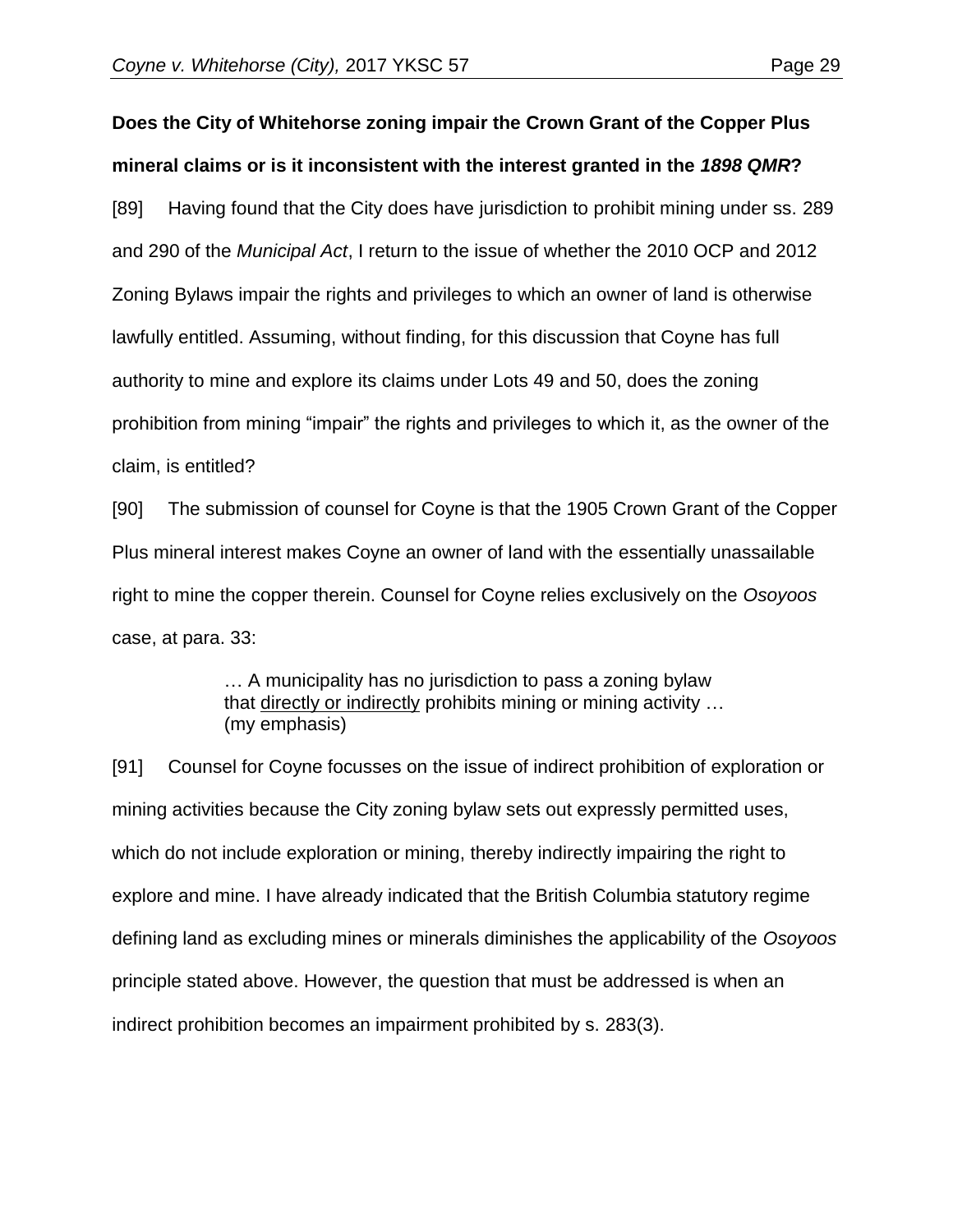[92] In the case of *Lobo Del Norte Ltd. v. Whitehorse (City of)*, 2015 YKSC 40, ("*Lobo*")*,* the plaintiff brought a claim for declaratory relief, taking the position that the City had expropriated or injuriously affected its right to mine within an area designated as "Greenbelt". The hearing proceeded on the basis that the 2010 OCP and the 2012 Zoning Bylaw were valid, and the issue was whether those instruments amounted to a *de facto* expropriation or injurious affectation of Lobo's quartz mineral claims registered under the 2003 *Act.*

[93] The facts in *Lobo* were that the Government of Yukon owned the land on which Lobo's quartz mineral claim were registered. The City's 2010 OCP and 2012 Zoning Bylaw designated the land as a park that was part of the City's Green Space Network Plan. Lobo had conducted Class 1 activities which did not require any permit or approval but had not applied for a zoning change to proceed to Class 2, 3 or 4 mining activities.

[94] I ruled in *Lobo* that the 2010 OCP and 2012 Zoning Bylaw were not an expropriation based on *Nova Scotia (Attorney General) v. Mariner Real Estate Ltd.*, 1999 NSCA 98 ("*Mariner"*). In *Mariner,* Cromwell J.A. set out two governing principles as follows:

- 1. Valid legislation or action taken lawfully with legislative authority may very significantly restrict an owner's enjoyment of private land; and
- 2. Courts may order compensation for such restriction only when authorized to do so by legislation.

[95] The second principle does not need to be considered in this application. The first principle should be situated in the context of the view set out at para. 49 of *Mariner* that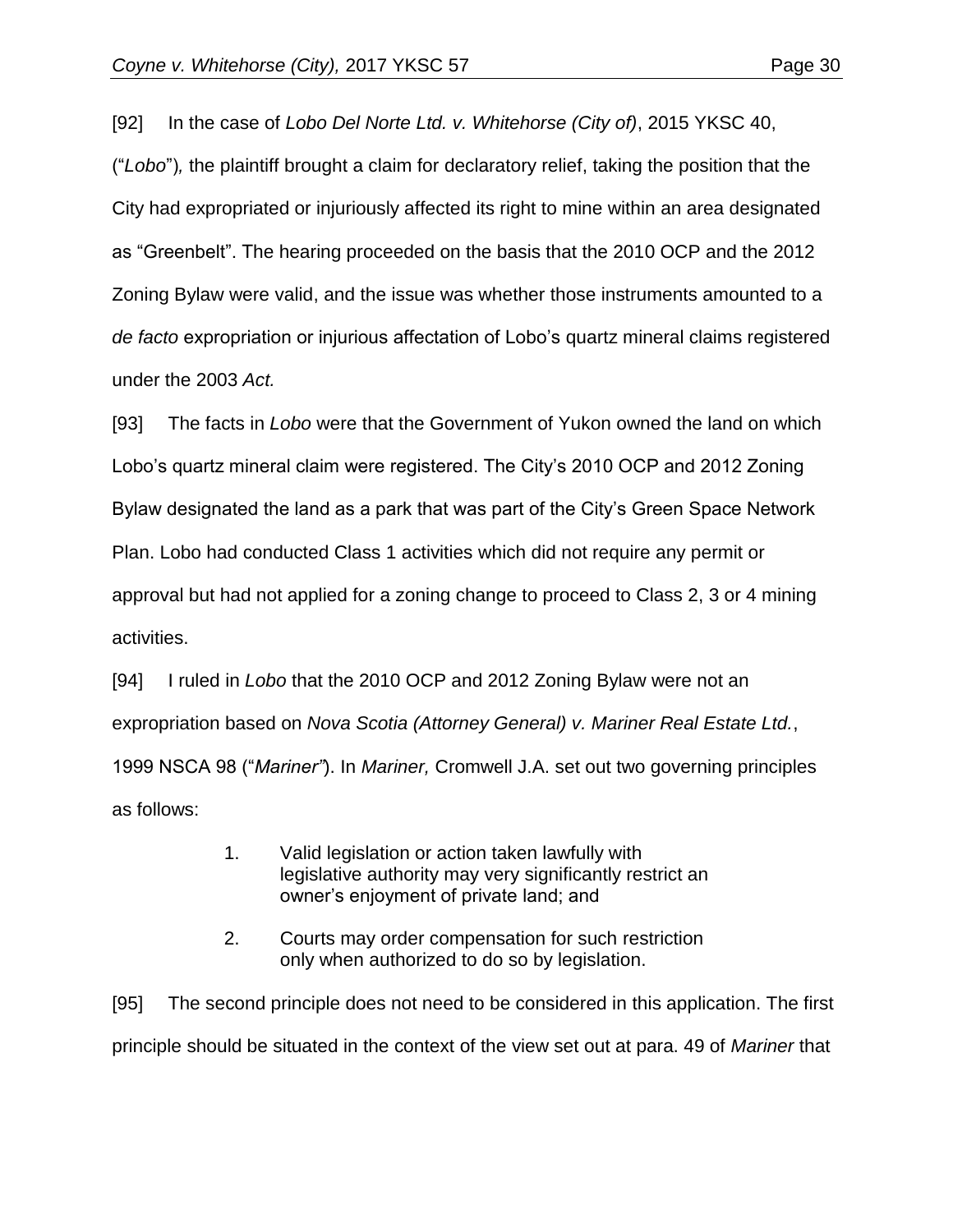regulation will be held to be expropriation only when virtually all of the aggregated incidents of ownership have been taken away.

[96] *Lobo* also distinguished *Tener*, which I have referred to above, on the basis that, in *Tener,* the expropriating and the granting authority were one and the same and a development permit had been applied for and denied. In my view, *Tener* is equally distinguishable from the case at bar. In *Lobo,* as here, the City is not the government that granted the land rights.

[97] I conclude that neither the zoning by the City nor the development of Raven's Ridge Phase 2 residential subdivision impairs Coyne's right to explore, mine and extract copper from Coyne's claims. There is no doubt that the zoning bylaw significantly restricts Coyne's right to mine in the sense that there are regulatory procedures to be followed before mining. However, that is not an impairment, and indeed such a limitation was contemplated in the 1898 *QMR* and the 2003 *Act.*

## **Declaration #5:**

#### **That the orders sought by Coyne are not barred by s. 361 of the** *Municipal* **Act, R.S.Y., 2002, c. 154, or s. 17 or 2(1)(j) of the** *Limitation of Actions Act***, R.S.Y. 2002, c. 139, or another time limit on its legal action.**

[98] Counsel for the City submits that Coyne's claim for declarations is beyond the limitation period in s. 361 of the *Municipal Act*:

> Except as otherwise provided in this Act, all actions against a municipality must be commenced within 12 months after the cause of the action first arose.

[99] I reject this submission on the ground that a void bylaw can be attacked at any time. See *United Taxi*, at para. 164 and *Wiswell v. Winnipeg (Greater),* [1965] S.C.R.

512.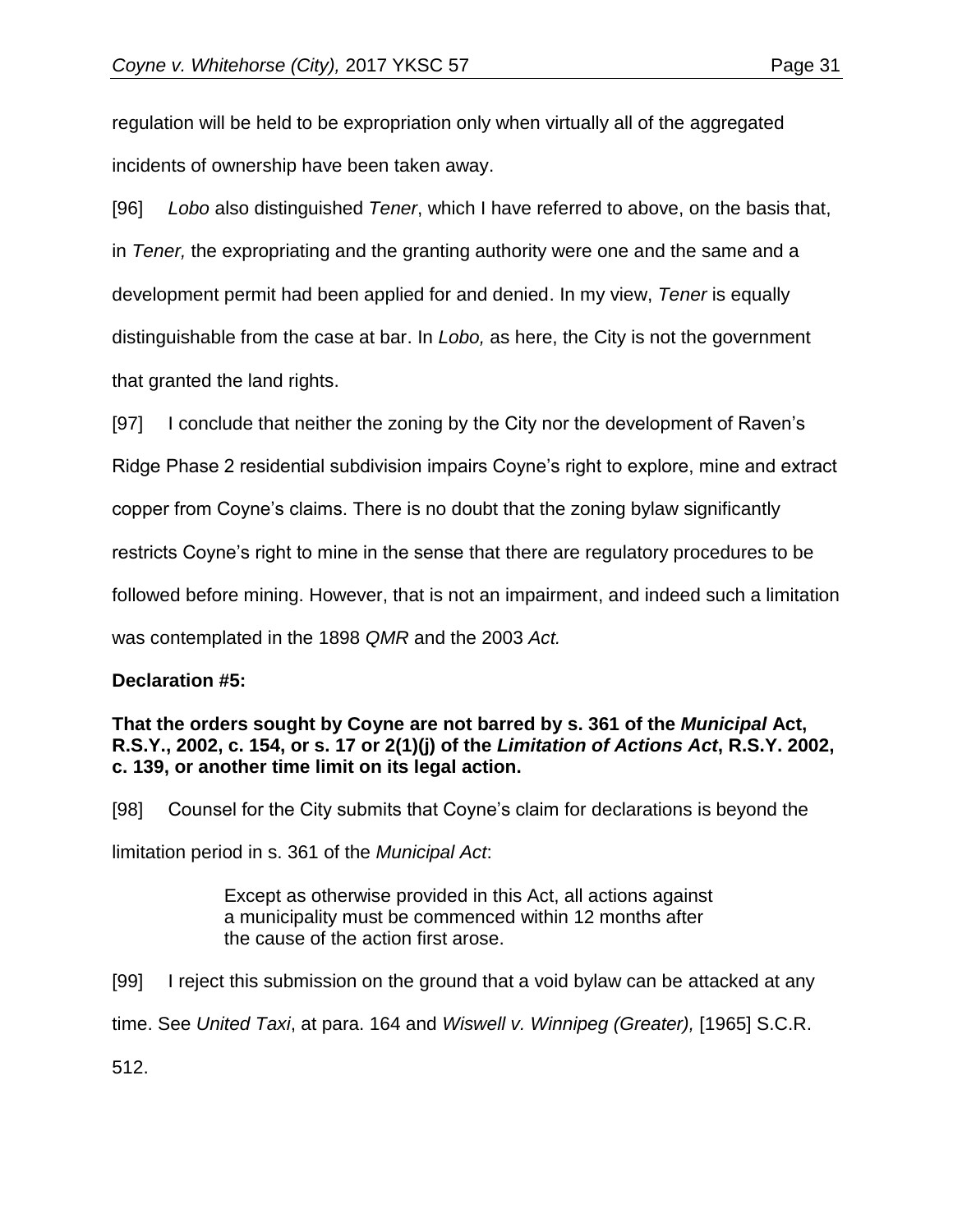[100] Counsel for Raven's Ridge submits that the limitation period for Coyne begins to

run at the date of purchase of the Copper Plus mineral interest by Coyne on December

8, 1998.

[101] The relevant sections of the *Limitation of Actions Act* are:

## **Periods of limitations**

2(1) Subject to subsection (3), the following actions shall be commenced within and not after the times respectively hereinafter mentioned

…

(j) any other action not in this Act or any other Act specially provided for, within six years after the cause of action arose.

## **Recovery of land**

17 No person shall take proceedings to recover any land after 10 years from the time at which the right to do so first accrued to some person through whom the person claims, hereinafter called "predecessor" or if the right did not accrue to a predecessor then within 10 years after the time at which the right first accrued to the person taking the proceedings, hereinafter called "claimant".

[102] In my view, the cause of action for Coyne arose when Raven's Ridge prohibited

Coyne's access to Lot 1280, which occurred in 2013. The statement of claim was filed

on September 9, 2013. Alternatively, as Coyne submits, the passage of 2012 Zoning

Bylaw is the triggering event for Coyne's cause of action.

[103] Coyne has filed its claim within the limitation periods under ss. 17 and 2(1)(j) of

the *Limitation of Actions Act*.

[104] I therefore grant Declaration #5 that the declarations sought by Coyne are not

statute barred.